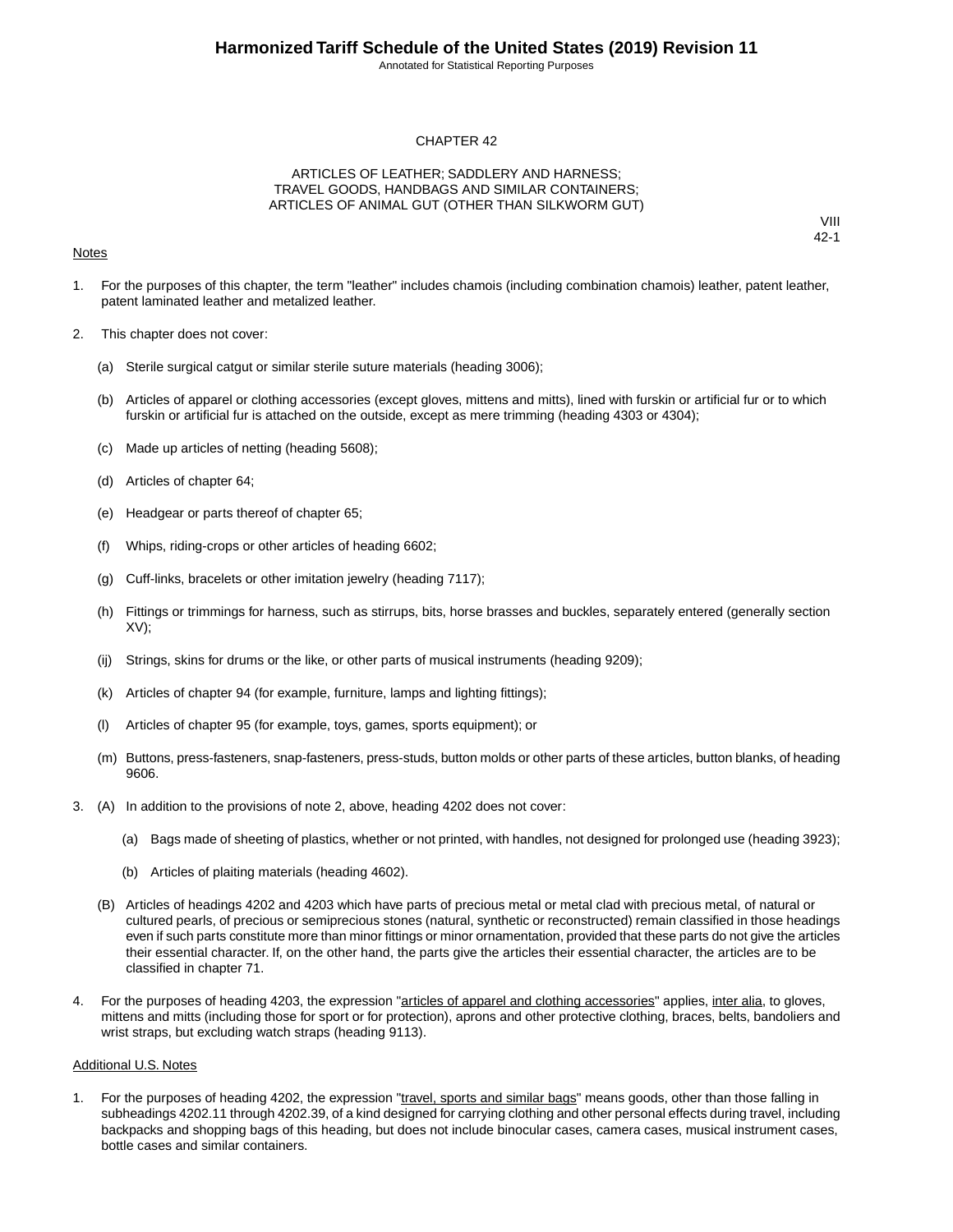Annotated for Statistical Reporting Purposes

Notes (con.) VIII 42-2

2. For purposes of classifying articles under subheadings 4202.12, 4202.22, 4202.32, and 4202.92, articles of textile fabric impregnated, coated, covered or laminated with plastics (whether compact or cellular) shall be regarded as having an outer surface of textile material or of sheeting of plastics, depending upon whether and the extent to which the textile constituent or the plastic constituent makes up the exterior surface of the article.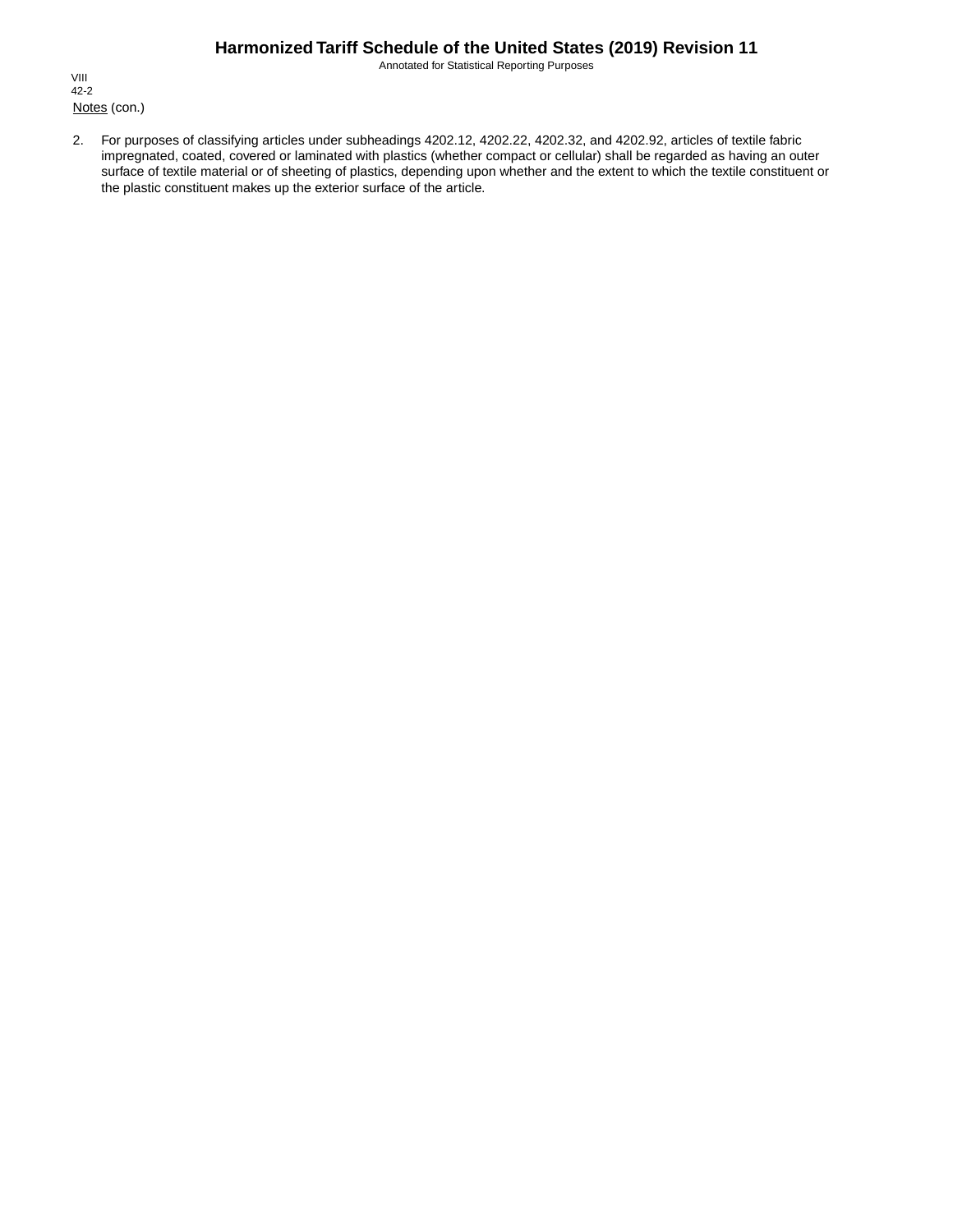Annotated for Statistical Reporting Purposes

| Heading/                 | Stat.       |                                                                                                                                                                                                                                                                                                                                                                                                                                                                                                                                                                                                                                                                                                                                                                                                                                                                                  | Unit                  | Rates of Duty |                                                                                                          |                |
|--------------------------|-------------|----------------------------------------------------------------------------------------------------------------------------------------------------------------------------------------------------------------------------------------------------------------------------------------------------------------------------------------------------------------------------------------------------------------------------------------------------------------------------------------------------------------------------------------------------------------------------------------------------------------------------------------------------------------------------------------------------------------------------------------------------------------------------------------------------------------------------------------------------------------------------------|-----------------------|---------------|----------------------------------------------------------------------------------------------------------|----------------|
| Subheading               | Suf-<br>fix | Article Description                                                                                                                                                                                                                                                                                                                                                                                                                                                                                                                                                                                                                                                                                                                                                                                                                                                              | of<br>Quantity        | General       | Special                                                                                                  | $\overline{2}$ |
| 4201.00<br>4201.00.30 00 |             | Saddlery and harness for any animal (including traces, leads,<br>knee pads, muzzles, saddle cloths, saddle bags, dog coats<br>and the like), of any material:<br>Dog leashes, collars, muzzles, harnesses and similar dog                                                                                                                                                                                                                                                                                                                                                                                                                                                                                                                                                                                                                                                        | No 2.4% <sup>1/</sup> |               | Free (A*, AU, BH,<br>CA, CL, CO, D, E,<br>IL, JO, KR, MA,<br>MX, OM, P, PA,<br>PE, SG)                   | 35%            |
| 4201.00.60 00            |             |                                                                                                                                                                                                                                                                                                                                                                                                                                                                                                                                                                                                                                                                                                                                                                                                                                                                                  | No 2.8% <sup>2/</sup> |               | Free (A*, AU, BH,<br>CA, CL, CO, D, E,<br>IL, JO, KR, MA,<br>MX, OM, P, PA,<br>PE, SG)                   | 15%            |
| 4202<br>4202.11.00       |             | Trunks, suitcases, vanity cases, attache cases, briefcases,<br>school satchels, spectacle cases, binocular cases, camera<br>cases, musical instrument cases, gun cases, holsters and<br>similar containers; traveling bags, insulated food or beverage<br>bags, toiletry bags, knapsacks and backpacks, handbags,<br>shopping bags, wallets, purses, map cases, cigarette cases,<br>tobacco pouches, tool bags, sports bags, bottle cases, jewelry<br>boxes, powder cases, cutlery cases and similar containers, of<br>leather or of composition leather, of sheeting of plastics, of<br>textile materials, of vulcanized fiber or of paperboard, or wholly<br>or mainly covered with such materials or with paper:<br>Trunks, suitcases, vanity cases, attache cases, briefcases,<br>school satchels and similar containers:<br>With outer surface of leather or of composition |                       |               |                                                                                                          |                |
|                          |             |                                                                                                                                                                                                                                                                                                                                                                                                                                                                                                                                                                                                                                                                                                                                                                                                                                                                                  |                       |               | Free (A, AU, BH,<br>CA, CL, CO, D, IL,<br>JO, KR, MA, MX,<br>NP, OM, P, PA,<br>PE, R, SG)<br>$6.4\%$ (E) | 35%            |
|                          | 30          | Attache cases, briefcases, school satchels,<br>occupational luggage cases and similar                                                                                                                                                                                                                                                                                                                                                                                                                                                                                                                                                                                                                                                                                                                                                                                            | . No.                 |               |                                                                                                          |                |
|                          | 90          |                                                                                                                                                                                                                                                                                                                                                                                                                                                                                                                                                                                                                                                                                                                                                                                                                                                                                  | No.                   |               |                                                                                                          |                |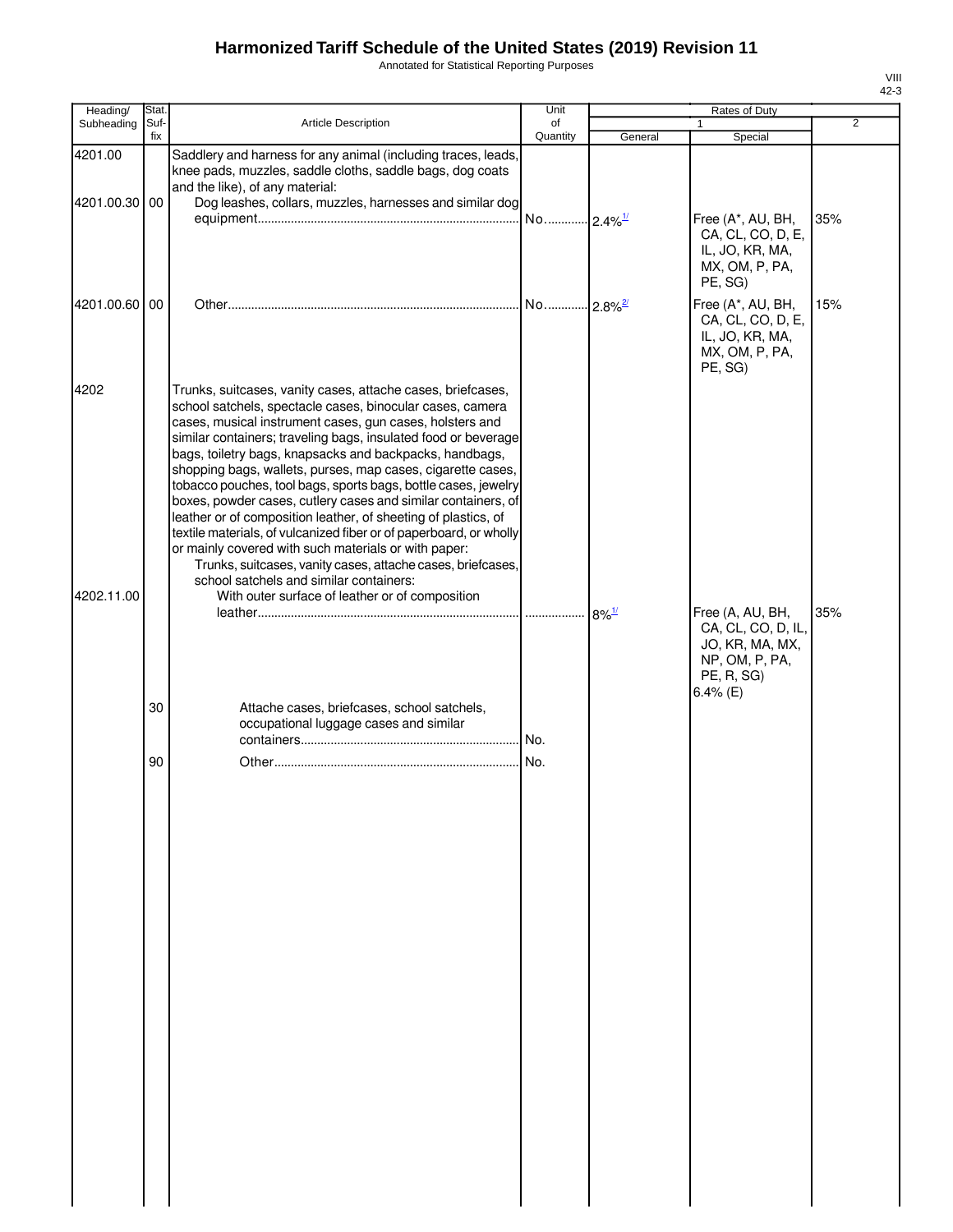Annotated for Statistical Reporting Purposes

| Heading/                             | Stat.                |                                                                                                                                                                                                                                                                                                                                                                                                                                                                                                                                                                                                                                                                                                                                                                                                                                                                                                                                                                                          | Unit                     | Rates of Duty                                |                                                                                                                                                                                           |                |
|--------------------------------------|----------------------|------------------------------------------------------------------------------------------------------------------------------------------------------------------------------------------------------------------------------------------------------------------------------------------------------------------------------------------------------------------------------------------------------------------------------------------------------------------------------------------------------------------------------------------------------------------------------------------------------------------------------------------------------------------------------------------------------------------------------------------------------------------------------------------------------------------------------------------------------------------------------------------------------------------------------------------------------------------------------------------|--------------------------|----------------------------------------------|-------------------------------------------------------------------------------------------------------------------------------------------------------------------------------------------|----------------|
| Subheading                           | Suf-<br>fix          | Article Description                                                                                                                                                                                                                                                                                                                                                                                                                                                                                                                                                                                                                                                                                                                                                                                                                                                                                                                                                                      | of<br>Quantity           | General                                      | Special                                                                                                                                                                                   | $\overline{2}$ |
| 4202 (con.)<br>4202.12<br>4202.12.21 |                      | Trunks, suitcases, vanity cases, attache cases, briefcases,<br>school satchels, spectacle cases, binocular cases, camera<br>cases, musical instrument cases, gun cases, holsters and<br>similar containers; traveling bags, insulated food or beverage<br>bags, toiletry bags, knapsacks and backpacks, handbags,<br>shopping bags, wallets, purses, map cases, cigarette cases,<br>tobacco pouches, tool bags, sports bags, bottle cases, jewelry<br>boxes, powder cases, cutlery cases and similar containers, of<br>leather or of composition leather, of sheeting of plastics, of<br>textile materials, of vulcanized fiber or of paperboard, or wholly<br>or mainly covered with such materials or with paper: (con.)<br>Trunks, suitcases, vanity cases, attache cases, briefcases,<br>school satchels and similar containers: (con.)<br>With outer surface of plastics or of textile materials:<br>With outer surface of plastics:<br>Trunks, suitcases, vanity cases and similar |                          |                                              |                                                                                                                                                                                           |                |
| 4202.12.29                           | 20<br>50             | Structured, rigid on all sides No.                                                                                                                                                                                                                                                                                                                                                                                                                                                                                                                                                                                                                                                                                                                                                                                                                                                                                                                                                       | .                        | $20\%$ <sup>1/</sup><br>$20\%$ <sup>1/</sup> | Free (A, AU, BH,<br>CA, CL, CO, D, IL,<br>JO, KR, MA, MX,<br>NP, OM, P, PA,<br>PE, R, SG)<br>17.5% (E)<br>Free (AU, BH, CA,<br>CL, CO, D, IL, JO,<br>KR, MA, MX, NP,<br>OM, P, PA, PE, R, | 45%<br>45%     |
|                                      | 10<br>25<br>35<br>85 | Structured, rigid on all sides:<br>Attache cases, briefcases and similar<br>Other:<br>Attache cases, briefcases and similar                                                                                                                                                                                                                                                                                                                                                                                                                                                                                                                                                                                                                                                                                                                                                                                                                                                              | No.<br>No.<br>No.<br>No. |                                              | SG)<br>17.5% (E)                                                                                                                                                                          |                |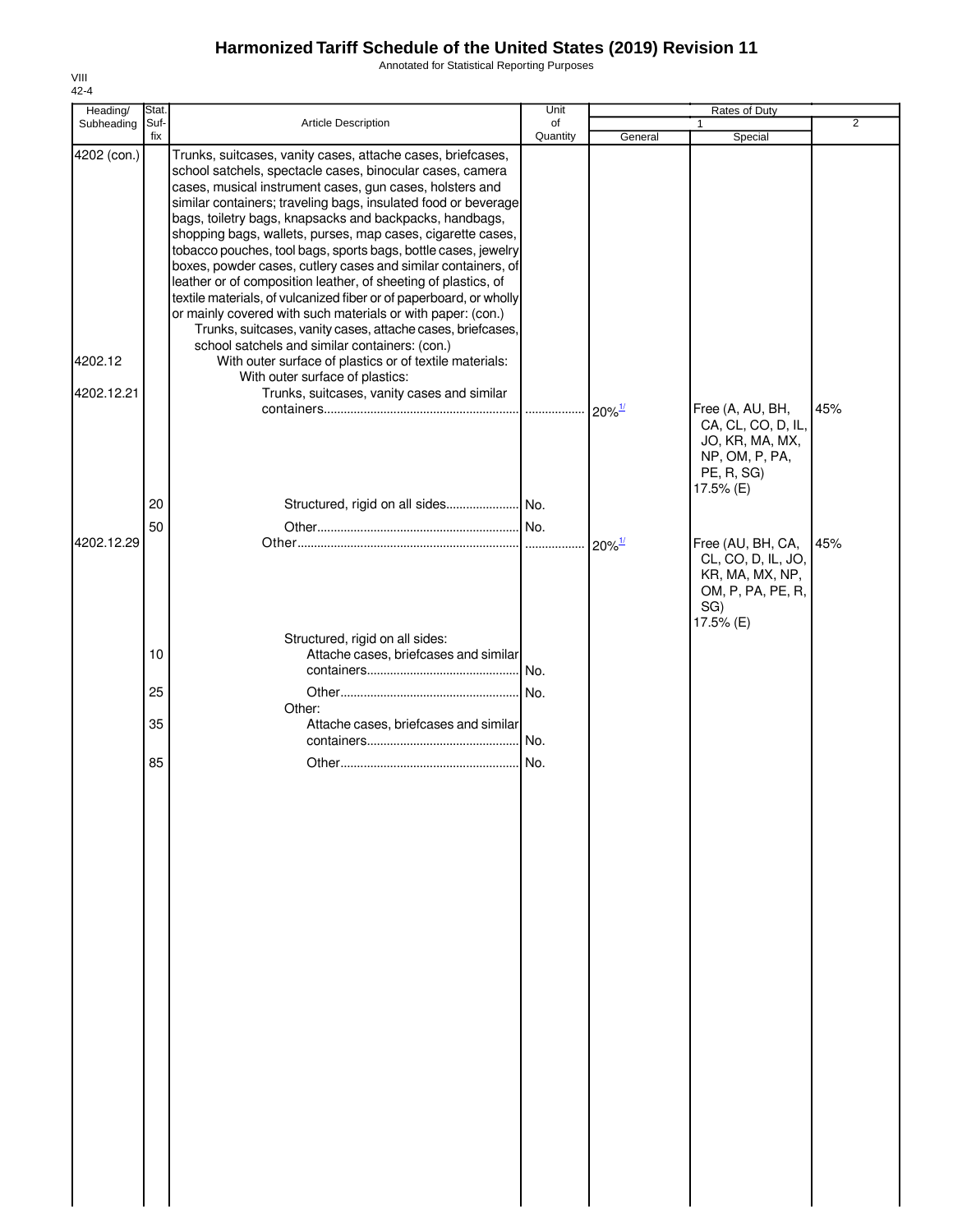Annotated for Statistical Reporting Purposes

| v |  |
|---|--|

| Heading/                         | Stat.       |                                                                                                                                                                                                                                                                                                                                                                                                                                                                                                                                                                                                                                                                                                                                                                                                                                                                                                                  | Unit                        | Rates of Duty          |                                                                                                    |                |
|----------------------------------|-------------|------------------------------------------------------------------------------------------------------------------------------------------------------------------------------------------------------------------------------------------------------------------------------------------------------------------------------------------------------------------------------------------------------------------------------------------------------------------------------------------------------------------------------------------------------------------------------------------------------------------------------------------------------------------------------------------------------------------------------------------------------------------------------------------------------------------------------------------------------------------------------------------------------------------|-----------------------------|------------------------|----------------------------------------------------------------------------------------------------|----------------|
| Subheading                       | Suf-<br>fix | Article Description                                                                                                                                                                                                                                                                                                                                                                                                                                                                                                                                                                                                                                                                                                                                                                                                                                                                                              | of<br>Quantity              | General                | 1<br>Special                                                                                       | $\overline{2}$ |
| 4202 (con.)<br>4202.12<br>(con.) |             | Trunks, suitcases, vanity cases, attache cases, briefcases,<br>school satchels, spectacle cases, binocular cases, camera<br>cases, musical instrument cases, gun cases, holsters and<br>similar containers; traveling bags, insulated food or beverage<br>bags, toiletry bags, knapsacks and backpacks, handbags,<br>shopping bags, wallets, purses, map cases, cigarette cases,<br>tobacco pouches, tool bags, sports bags, bottle cases, jewelry<br>boxes, powder cases, cutlery cases and similar containers, of<br>leather or of composition leather, of sheeting of plastics, of<br>textile materials, of vulcanized fiber or of paperboard, or wholly<br>or mainly covered with such materials or with paper: (con.)<br>Trunks, suitcases, vanity cases, attache cases, briefcases,<br>school satchels and similar containers: (con.)<br>With outer surface of plastics or of textile materials:<br>(con.) |                             |                        |                                                                                                    |                |
|                                  |             | With outer surface of textile materials:<br>Of vegetable fibers and not of pile or tufted<br>construction:                                                                                                                                                                                                                                                                                                                                                                                                                                                                                                                                                                                                                                                                                                                                                                                                       |                             |                        |                                                                                                    |                |
| 4202.12.40 00                    |             |                                                                                                                                                                                                                                                                                                                                                                                                                                                                                                                                                                                                                                                                                                                                                                                                                                                                                                                  | No<br>kg                    | $6.3\%$ <sup>1/</sup>  | Free (A, AU, BH,<br>CA, CL, CO, D, IL,<br>JO, KR, MA, MX,<br>NP, OM, P, PA,<br>PE, SG)<br>4.9% (E) | 40%            |
| 4202.12.60 00                    |             |                                                                                                                                                                                                                                                                                                                                                                                                                                                                                                                                                                                                                                                                                                                                                                                                                                                                                                                  | No 5.7% <sup>1/</sup><br>kg |                        | Free (AU, BH, CA,<br>CL, CO, IL, JO,<br>KR, MA, MX, NP,<br>OM, P, PA, PE,<br>SG)<br>4.4% (E)       | 40%            |
| 4202.12.81                       |             |                                                                                                                                                                                                                                                                                                                                                                                                                                                                                                                                                                                                                                                                                                                                                                                                                                                                                                                  |                             | $17.6\%$ <sup>1/</sup> | Free (A, AU, BH,<br>CA, CL, CO, D, IL,<br>JO, KR, MA, MX,<br>NP, OM, P, PA,<br>PE, SG)             | 65%            |
|                                  | 30          | Attache cases, briefcases, school<br>satchels, occupational luggage cases and<br>similar containers (670)                                                                                                                                                                                                                                                                                                                                                                                                                                                                                                                                                                                                                                                                                                                                                                                                        | No.<br><u>kg</u>            |                        | 16.6% (E)                                                                                          |                |
|                                  | 70          |                                                                                                                                                                                                                                                                                                                                                                                                                                                                                                                                                                                                                                                                                                                                                                                                                                                                                                                  | No.<br>kg                   |                        |                                                                                                    |                |
|                                  |             |                                                                                                                                                                                                                                                                                                                                                                                                                                                                                                                                                                                                                                                                                                                                                                                                                                                                                                                  |                             |                        |                                                                                                    |                |
|                                  |             |                                                                                                                                                                                                                                                                                                                                                                                                                                                                                                                                                                                                                                                                                                                                                                                                                                                                                                                  |                             |                        |                                                                                                    |                |
|                                  |             |                                                                                                                                                                                                                                                                                                                                                                                                                                                                                                                                                                                                                                                                                                                                                                                                                                                                                                                  |                             |                        |                                                                                                    |                |
|                                  |             |                                                                                                                                                                                                                                                                                                                                                                                                                                                                                                                                                                                                                                                                                                                                                                                                                                                                                                                  |                             |                        |                                                                                                    |                |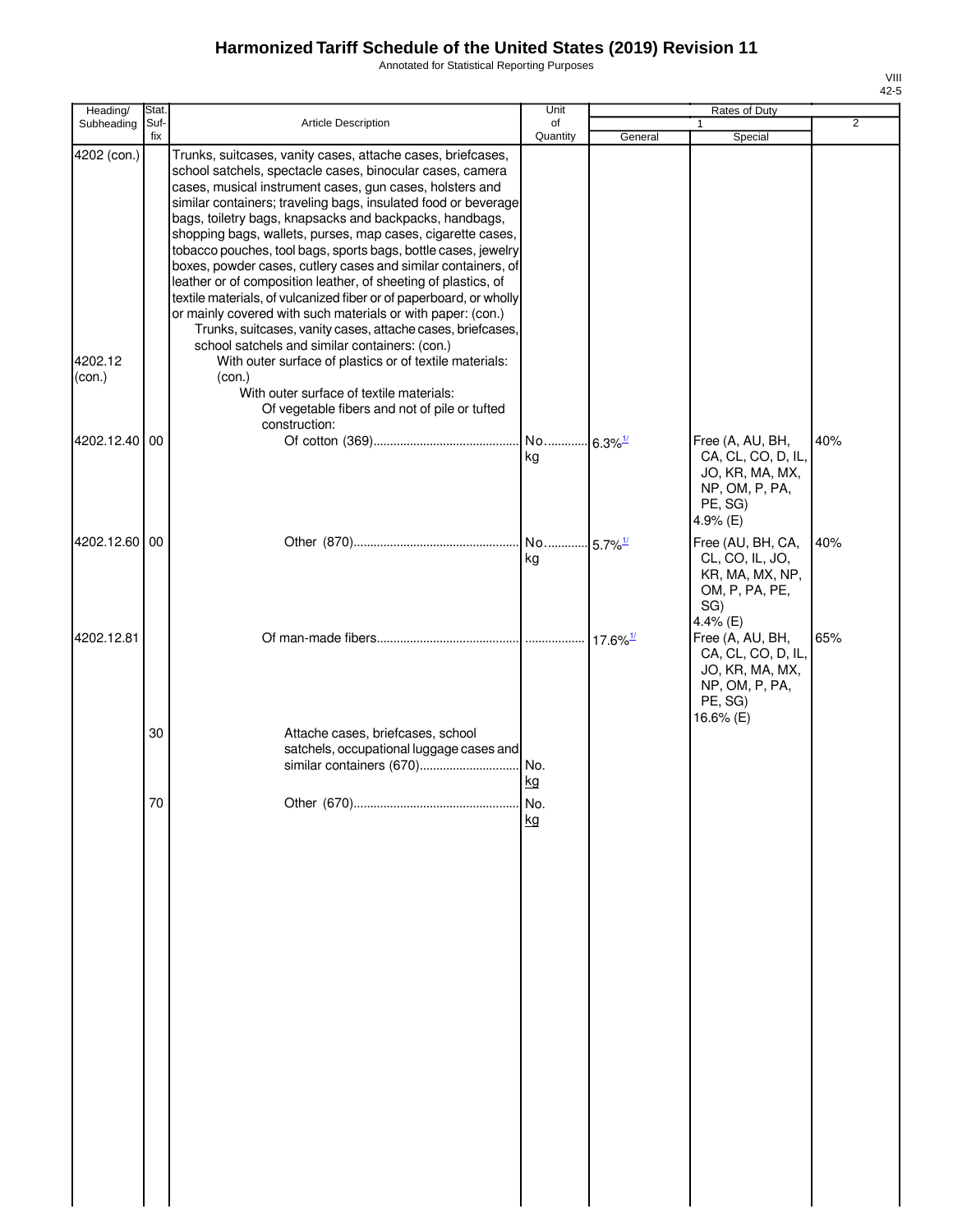Annotated for Statistical Reporting Purposes

| Heading/      | Stat. |                                                                                                                                 | Unit     |                        | Rates of Duty                           |                |
|---------------|-------|---------------------------------------------------------------------------------------------------------------------------------|----------|------------------------|-----------------------------------------|----------------|
| Subheading    | Suf-  | <b>Article Description</b>                                                                                                      | of       |                        |                                         | $\overline{2}$ |
| 4202 (con.)   | fix   | Trunks, suitcases, vanity cases, attache cases, briefcases,                                                                     | Quantity | General                | Special                                 |                |
|               |       | school satchels, spectacle cases, binocular cases, camera                                                                       |          |                        |                                         |                |
|               |       | cases, musical instrument cases, gun cases, holsters and<br>similar containers; traveling bags, insulated food or beverage      |          |                        |                                         |                |
|               |       | bags, toiletry bags, knapsacks and backpacks, handbags,                                                                         |          |                        |                                         |                |
|               |       | shopping bags, wallets, purses, map cases, cigarette cases,                                                                     |          |                        |                                         |                |
|               |       | tobacco pouches, tool bags, sports bags, bottle cases, jewelry                                                                  |          |                        |                                         |                |
|               |       | boxes, powder cases, cutlery cases and similar containers, of<br>leather or of composition leather, of sheeting of plastics, of |          |                        |                                         |                |
|               |       | textile materials, of vulcanized fiber or of paperboard, or wholly                                                              |          |                        |                                         |                |
|               |       | or mainly covered with such materials or with paper: (con.)                                                                     |          |                        |                                         |                |
|               |       | Trunks, suitcases, vanity cases, attache cases, briefcases,<br>school satchels and similar containers: (con.)                   |          |                        |                                         |                |
| 4202.12       |       | With outer surface of plastics or of textile materials:                                                                         |          |                        |                                         |                |
| (con.)        |       | (con.)                                                                                                                          |          |                        |                                         |                |
| 4202.12.89    |       | With outer surface of textile materials: (con.)                                                                                 |          |                        |                                         |                |
|               |       |                                                                                                                                 |          |                        | Free (AU, BH, CA,<br>CL, CO, IL, JO,    | 65%            |
|               |       |                                                                                                                                 |          |                        | KR, MA, MX, NP,                         |                |
|               |       |                                                                                                                                 |          |                        | OM, P, PA, PE,                          |                |
|               |       |                                                                                                                                 |          |                        | SG)<br>16.6% (E)                        |                |
|               |       | Attache cases, briefcases, school                                                                                               |          |                        |                                         |                |
|               |       | satchels, occupational luggage cases and                                                                                        |          |                        |                                         |                |
|               |       | similar containers:                                                                                                             |          |                        |                                         |                |
|               | 10    | Containing 85 percent or more by<br>weight of silk or silk waste                                                                | No.      |                        |                                         |                |
|               |       |                                                                                                                                 | kg       |                        |                                         |                |
|               | 20    |                                                                                                                                 | No.      |                        |                                         |                |
|               |       |                                                                                                                                 | kg       |                        |                                         |                |
|               | 40    |                                                                                                                                 | No.      |                        |                                         |                |
|               |       |                                                                                                                                 | kg       |                        |                                         |                |
|               | 50    | Other:<br>Containing 85 percent or more by                                                                                      |          |                        |                                         |                |
|               |       | weight of silk or silk waste                                                                                                    | No.      |                        |                                         |                |
|               |       |                                                                                                                                 | kg       |                        |                                         |                |
|               | 60    |                                                                                                                                 | No.      |                        |                                         |                |
|               |       |                                                                                                                                 | kg       |                        |                                         |                |
|               | 80    |                                                                                                                                 |          |                        |                                         |                |
| 4202.19.00 00 |       |                                                                                                                                 | kg<br>No |                        |                                         | 45%            |
|               |       |                                                                                                                                 |          | $.120\%$ <sup>1/</sup> | Free (AU, BH, CA,<br>CL, CO, D, IL, JO, |                |
|               |       |                                                                                                                                 |          |                        | KR, MA, MX, OM,                         |                |
|               |       |                                                                                                                                 |          |                        | P, PA, PE, R, SG)                       |                |
|               |       |                                                                                                                                 |          |                        | 17.5% (E)                               |                |
|               |       |                                                                                                                                 |          |                        |                                         |                |
|               |       |                                                                                                                                 |          |                        |                                         |                |
|               |       |                                                                                                                                 |          |                        |                                         |                |
|               |       |                                                                                                                                 |          |                        |                                         |                |
|               |       |                                                                                                                                 |          |                        |                                         |                |
|               |       |                                                                                                                                 |          |                        |                                         |                |
|               |       |                                                                                                                                 |          |                        |                                         |                |
|               |       |                                                                                                                                 |          |                        |                                         |                |
|               |       |                                                                                                                                 |          |                        |                                         |                |
|               |       |                                                                                                                                 |          |                        |                                         |                |
|               |       |                                                                                                                                 |          |                        |                                         |                |
|               |       |                                                                                                                                 |          |                        |                                         |                |
|               |       |                                                                                                                                 |          |                        |                                         |                |
|               |       |                                                                                                                                 |          |                        |                                         |                |
|               |       |                                                                                                                                 |          |                        |                                         |                |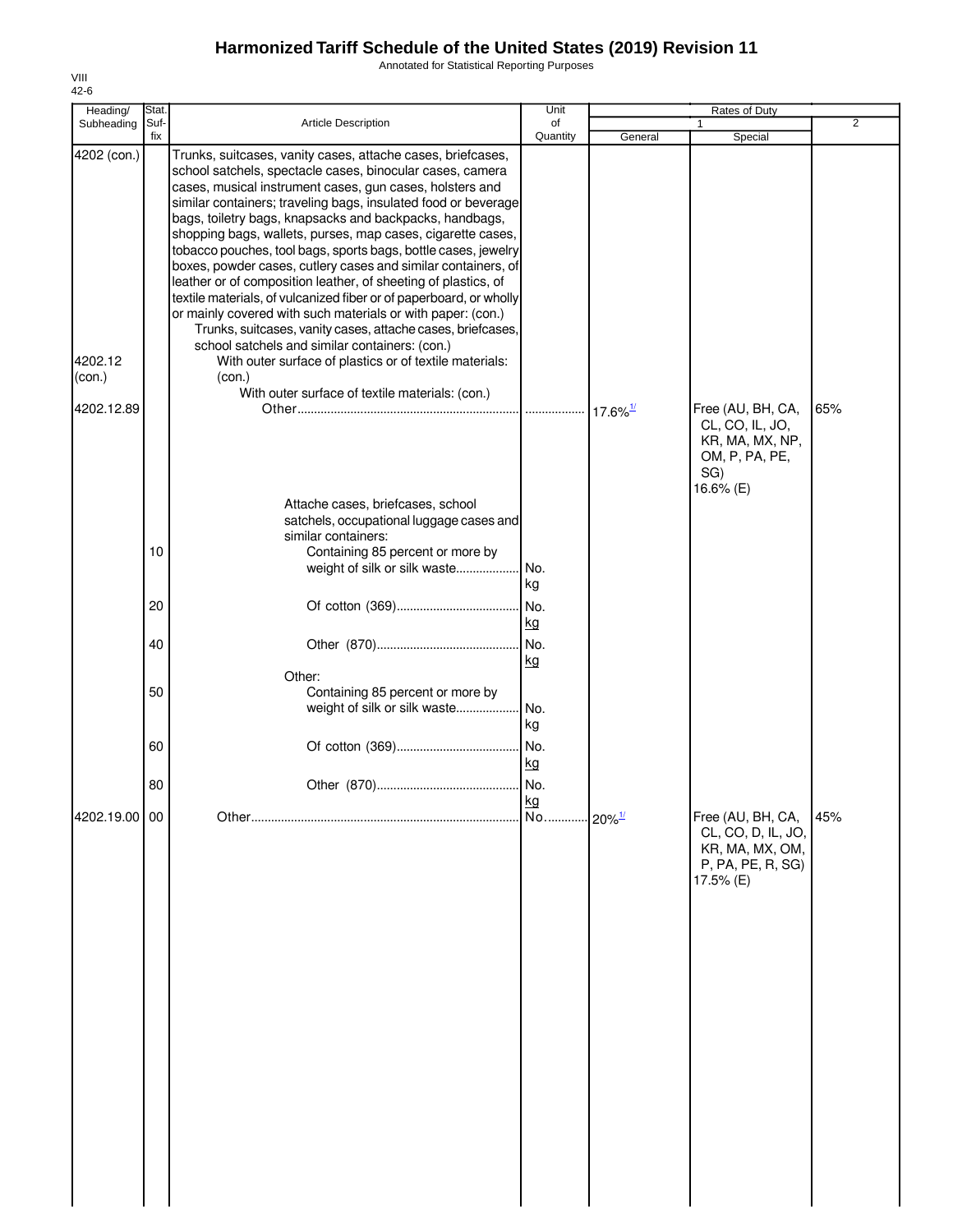Annotated for Statistical Reporting Purposes

| Heading/                             | Stat.     |                                                                                                                                                                                                                                                                                                                                                                                                                                                                                                                                                                                                                                                                                                                                                                                                                                                                            | Unit     |         | Rates of Duty                                                                                         |                |
|--------------------------------------|-----------|----------------------------------------------------------------------------------------------------------------------------------------------------------------------------------------------------------------------------------------------------------------------------------------------------------------------------------------------------------------------------------------------------------------------------------------------------------------------------------------------------------------------------------------------------------------------------------------------------------------------------------------------------------------------------------------------------------------------------------------------------------------------------------------------------------------------------------------------------------------------------|----------|---------|-------------------------------------------------------------------------------------------------------|----------------|
| Subheading                           | Suf-      | Article Description                                                                                                                                                                                                                                                                                                                                                                                                                                                                                                                                                                                                                                                                                                                                                                                                                                                        | of       |         | $\mathbf{1}$                                                                                          | $\overline{2}$ |
| 4202 (con.)<br>4202.21<br>4202.21.30 | fix<br>00 | Trunks, suitcases, vanity cases, attache cases, briefcases,<br>school satchels, spectacle cases, binocular cases, camera<br>cases, musical instrument cases, gun cases, holsters and<br>similar containers; traveling bags, insulated food or beverage<br>bags, toiletry bags, knapsacks and backpacks, handbags,<br>shopping bags, wallets, purses, map cases, cigarette cases,<br>tobacco pouches, tool bags, sports bags, bottle cases, jewelry<br>boxes, powder cases, cutlery cases and similar containers, of<br>leather or of composition leather, of sheeting of plastics, of<br>textile materials, of vulcanized fiber or of paperboard, or wholly<br>or mainly covered with such materials or with paper: (con.)<br>Handbags, whether or not with shoulder strap, including<br>those without handle:<br>With outer surface of leather or of composition leather: | Quantity | General | Special<br>Free (AU, BH, CA,<br>CL, CO, D, IL, JO,                                                    | 35%            |
|                                      |           | Other:                                                                                                                                                                                                                                                                                                                                                                                                                                                                                                                                                                                                                                                                                                                                                                                                                                                                     |          |         | KR, MA, MX, OM,<br>P, PA, PE, R, SG)<br>4.2% $(E)$                                                    |                |
| 4202.21.60                           | 00        |                                                                                                                                                                                                                                                                                                                                                                                                                                                                                                                                                                                                                                                                                                                                                                                                                                                                            |          |         | Free (A, AU, BH,<br>CA, CL, CO, D, IL,<br>JO, KR, MA, MX,<br>NP, OM, P, PA,<br>PE, R, SG)<br>8% (E)   | 35%            |
| 4202.21.90                           | 00        |                                                                                                                                                                                                                                                                                                                                                                                                                                                                                                                                                                                                                                                                                                                                                                                                                                                                            |          |         | Free (A, AU, BH,<br>CA, CL, CO, D, IL,<br>JO, KR, MA, MX,<br>NP, OM, P, PA,<br>PE, R, SG)<br>7.2% (E) | 35%            |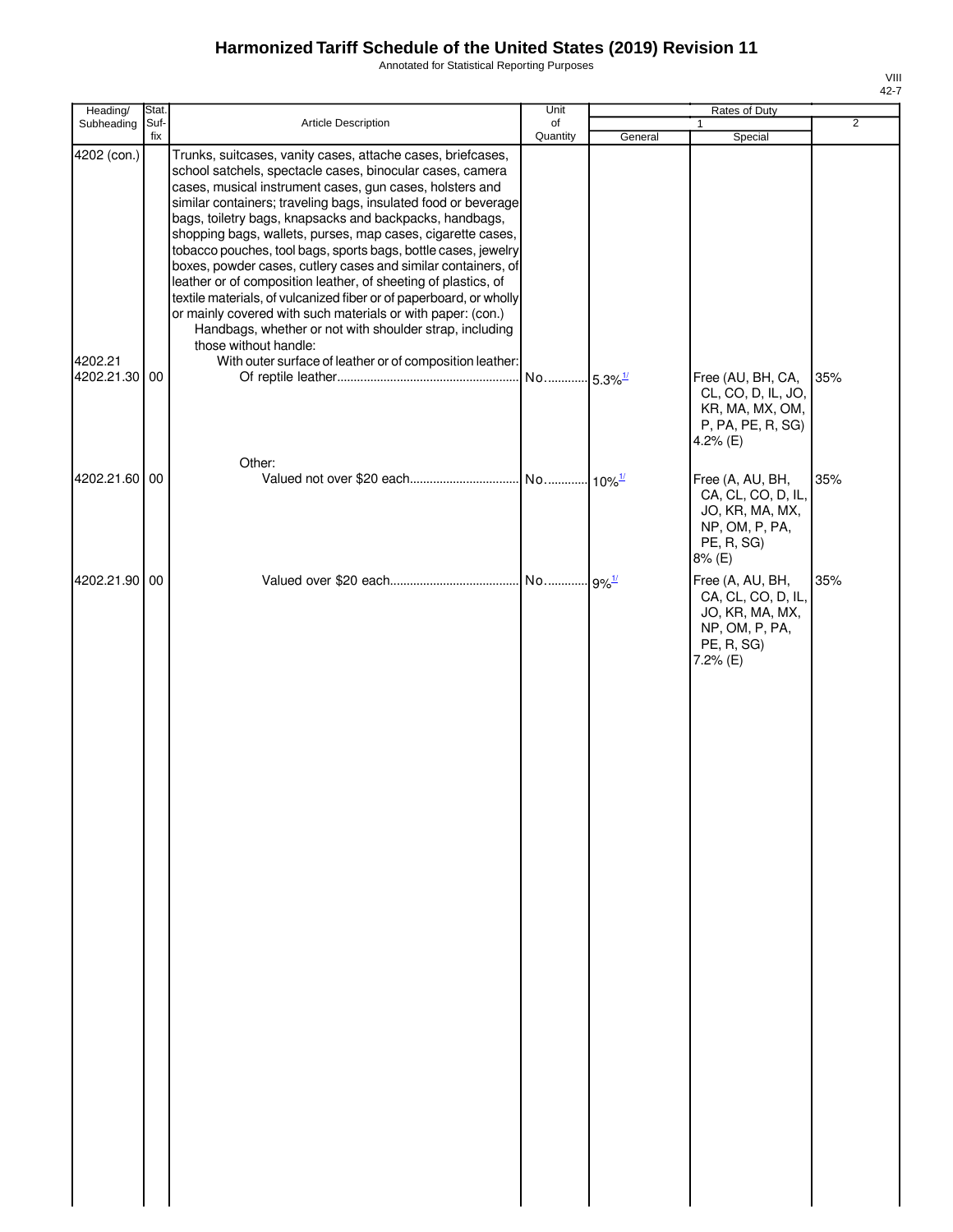Annotated for Statistical Reporting Purposes

| Heading/               | Stat.       |                                                                                                                                                                                                                                                                                                                                                                                                                                                                                                                                                                                                                                                                                                                                                                                                                                                                                   | Unit                        |                       | Rates of Duty                                                                                        |                |
|------------------------|-------------|-----------------------------------------------------------------------------------------------------------------------------------------------------------------------------------------------------------------------------------------------------------------------------------------------------------------------------------------------------------------------------------------------------------------------------------------------------------------------------------------------------------------------------------------------------------------------------------------------------------------------------------------------------------------------------------------------------------------------------------------------------------------------------------------------------------------------------------------------------------------------------------|-----------------------------|-----------------------|------------------------------------------------------------------------------------------------------|----------------|
| Subheading             | Suf-<br>fix | <b>Article Description</b>                                                                                                                                                                                                                                                                                                                                                                                                                                                                                                                                                                                                                                                                                                                                                                                                                                                        | of<br>Quantity              | General               | 1<br>Special                                                                                         | $\overline{2}$ |
| 4202 (con.)<br>4202.22 |             | Trunks, suitcases, vanity cases, attache cases, briefcases,<br>school satchels, spectacle cases, binocular cases, camera<br>cases, musical instrument cases, gun cases, holsters and<br>similar containers; traveling bags, insulated food or beverage<br>bags, toiletry bags, knapsacks and backpacks, handbags,<br>shopping bags, wallets, purses, map cases, cigarette cases,<br>tobacco pouches, tool bags, sports bags, bottle cases, jewelry<br>boxes, powder cases, cutlery cases and similar containers, of<br>leather or of composition leather, of sheeting of plastics, of<br>textile materials, of vulcanized fiber or of paperboard, or wholly<br>or mainly covered with such materials or with paper: (con.)<br>Handbags, whether or not with shoulder strap, including<br>those without handle: (con.)<br>With outer surface of sheeting of plastics or of textile |                             |                       |                                                                                                      |                |
|                        |             | materials:                                                                                                                                                                                                                                                                                                                                                                                                                                                                                                                                                                                                                                                                                                                                                                                                                                                                        |                             |                       |                                                                                                      |                |
| 4202.22.15 00          |             |                                                                                                                                                                                                                                                                                                                                                                                                                                                                                                                                                                                                                                                                                                                                                                                                                                                                                   |                             |                       | Free (A, AU, BH,<br>CA, CL, CO, D, IL,<br>JO, KR, MA, MX,<br>NP, OM, P, PA,<br>PE, R, SG)<br>15% (E) | 45%            |
|                        |             | With outer surface of textile materials:                                                                                                                                                                                                                                                                                                                                                                                                                                                                                                                                                                                                                                                                                                                                                                                                                                          |                             |                       |                                                                                                      |                |
| 4202.22.35 00          |             | Wholly or in part of braid:                                                                                                                                                                                                                                                                                                                                                                                                                                                                                                                                                                                                                                                                                                                                                                                                                                                       | No 8.4% <sup>1/</sup><br>kg |                       | Free (A, AU, BH,<br>CA, CL, CO, D, E,<br>IL, JO, KR, MA,<br>MX, OM, P, PA,<br>PE, SG)                | 90%            |
| 4202.22.40             |             |                                                                                                                                                                                                                                                                                                                                                                                                                                                                                                                                                                                                                                                                                                                                                                                                                                                                                   |                             | $7.4\%$ <sup>1/</sup> | Free (AU, BH, CA,<br>CL, CO, IL, JO,<br>KR, MA, MX, NP,<br>OM, P, PA, PE,<br>SG)<br>5.7% (E)         | 90%            |
|                        | 10          | Containing 85 percent or more by<br>weight of silk or silk waste                                                                                                                                                                                                                                                                                                                                                                                                                                                                                                                                                                                                                                                                                                                                                                                                                  | No.<br>kg                   |                       |                                                                                                      |                |
|                        |             | Other:                                                                                                                                                                                                                                                                                                                                                                                                                                                                                                                                                                                                                                                                                                                                                                                                                                                                            |                             |                       |                                                                                                      |                |
|                        | 20          |                                                                                                                                                                                                                                                                                                                                                                                                                                                                                                                                                                                                                                                                                                                                                                                                                                                                                   | kg                          |                       |                                                                                                      |                |
|                        | 30          | Of man-made fibers (670)                                                                                                                                                                                                                                                                                                                                                                                                                                                                                                                                                                                                                                                                                                                                                                                                                                                          | No.                         |                       |                                                                                                      |                |
|                        | 40          |                                                                                                                                                                                                                                                                                                                                                                                                                                                                                                                                                                                                                                                                                                                                                                                                                                                                                   | kg<br>No.<br>kg             |                       |                                                                                                      |                |
|                        |             |                                                                                                                                                                                                                                                                                                                                                                                                                                                                                                                                                                                                                                                                                                                                                                                                                                                                                   |                             |                       |                                                                                                      |                |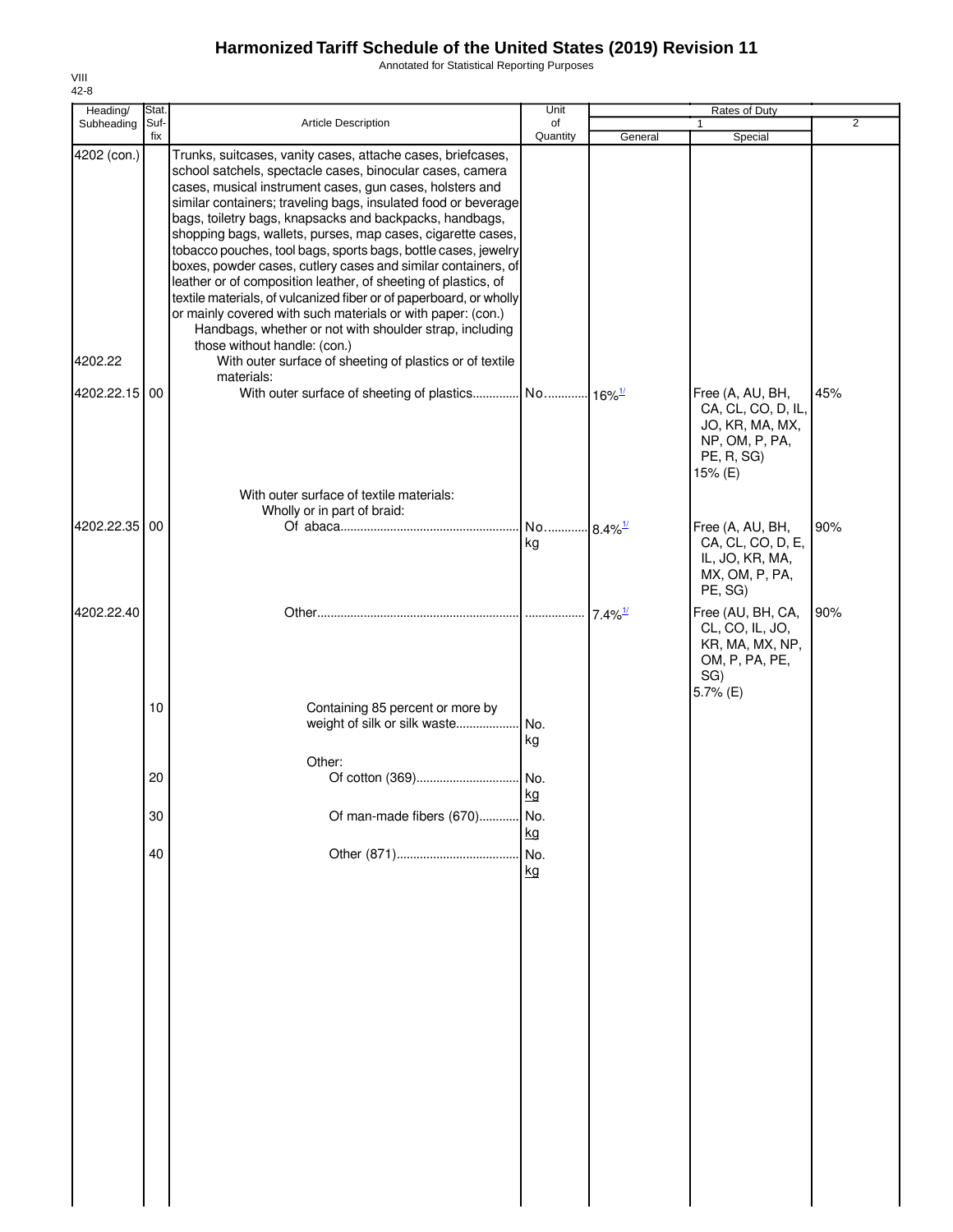Annotated for Statistical Reporting Purposes

| ۰, |  |
|----|--|

| Heading/                         | Stat.       |                                                                                                                                                                                                                                                                                                                                                                                                                                                                                                                                                                                                                                                                                                                                                                                                                                                                                                                                                           | Unit                        |                        | Rates of Duty                                                                                       |                |
|----------------------------------|-------------|-----------------------------------------------------------------------------------------------------------------------------------------------------------------------------------------------------------------------------------------------------------------------------------------------------------------------------------------------------------------------------------------------------------------------------------------------------------------------------------------------------------------------------------------------------------------------------------------------------------------------------------------------------------------------------------------------------------------------------------------------------------------------------------------------------------------------------------------------------------------------------------------------------------------------------------------------------------|-----------------------------|------------------------|-----------------------------------------------------------------------------------------------------|----------------|
| Subheading                       | Suf-<br>fix | <b>Article Description</b>                                                                                                                                                                                                                                                                                                                                                                                                                                                                                                                                                                                                                                                                                                                                                                                                                                                                                                                                | of<br>Quantity              | General                | 1<br>Special                                                                                        | $\overline{2}$ |
| 4202 (con.)<br>4202.22<br>(con.) |             | Trunks, suitcases, vanity cases, attache cases, briefcases,<br>school satchels, spectacle cases, binocular cases, camera<br>cases, musical instrument cases, gun cases, holsters and<br>similar containers; traveling bags, insulated food or beverage<br>bags, toiletry bags, knapsacks and backpacks, handbags,<br>shopping bags, wallets, purses, map cases, cigarette cases,<br>tobacco pouches, tool bags, sports bags, bottle cases, jewelry<br>boxes, powder cases, cutlery cases and similar containers, of<br>leather or of composition leather, of sheeting of plastics, of<br>textile materials, of vulcanized fiber or of paperboard, or wholly<br>or mainly covered with such materials or with paper: (con.)<br>Handbags, whether or not with shoulder strap, including<br>those without handle: (con.)<br>With outer surface of sheeting of plastics or of textile<br>materials: (con.)<br>With outer surface of textile materials: (con.) |                             |                        |                                                                                                     |                |
|                                  |             | Other:<br>Of vegetable fibers and not of pile or tufted                                                                                                                                                                                                                                                                                                                                                                                                                                                                                                                                                                                                                                                                                                                                                                                                                                                                                                   |                             |                        |                                                                                                     |                |
| 4202.22.45 00                    |             | construction:                                                                                                                                                                                                                                                                                                                                                                                                                                                                                                                                                                                                                                                                                                                                                                                                                                                                                                                                             |                             |                        |                                                                                                     | 40%            |
|                                  |             |                                                                                                                                                                                                                                                                                                                                                                                                                                                                                                                                                                                                                                                                                                                                                                                                                                                                                                                                                           | kg                          |                        | Free (A, AU, BH,<br>CA, CL, CO, D, IL,<br>JO, KR, MA, MX,<br>NP, OM, P, PA,<br>PE, SG)<br>4.9% (E)  |                |
| 4202.22.60   00                  |             |                                                                                                                                                                                                                                                                                                                                                                                                                                                                                                                                                                                                                                                                                                                                                                                                                                                                                                                                                           | No 5.7% <sup>1/</sup><br>kg |                        | Free (AU, BH, CA,<br>CL, CO, IL, JO,<br>KR, MA, MX, NP,<br>OM, P, PA, PE,<br>SG)<br>4.4% (E)        | 40%            |
| 4202.22.70 00                    |             | Other:<br>Containing 85 percent or more by                                                                                                                                                                                                                                                                                                                                                                                                                                                                                                                                                                                                                                                                                                                                                                                                                                                                                                                |                             |                        |                                                                                                     |                |
|                                  |             | weight of silk or silk waste                                                                                                                                                                                                                                                                                                                                                                                                                                                                                                                                                                                                                                                                                                                                                                                                                                                                                                                              | No 7% <sup>1/</sup><br>kg   |                        | Free (AU, BH, CA,<br>CL, CO, D, E, IL,<br>JO, KR, MA, MX,<br>NP, OM, P, PA,<br>PE, SG)              | 65%            |
| 4202.22.81                       | 00          |                                                                                                                                                                                                                                                                                                                                                                                                                                                                                                                                                                                                                                                                                                                                                                                                                                                                                                                                                           | kg                          |                        | Free (A, AU, BH,<br>CA, CL, CO, D, IL,<br>JO, KR, MA, MX,<br>NP, OM, P, PA,<br>PE, SG)<br>16.6% (E) | 65%            |
| 4202.22.89                       |             |                                                                                                                                                                                                                                                                                                                                                                                                                                                                                                                                                                                                                                                                                                                                                                                                                                                                                                                                                           |                             | $17.6\%$ <sup>1/</sup> | Free (AU, BH, CA,<br>CL, CO, IL, JO,<br>KR, MA, MX, NP,<br>OM, P, PA, PE,<br>SG)                    | 65%            |
|                                  | 30          |                                                                                                                                                                                                                                                                                                                                                                                                                                                                                                                                                                                                                                                                                                                                                                                                                                                                                                                                                           | kg                          |                        | 16.6% (E)                                                                                           |                |
|                                  | 70          |                                                                                                                                                                                                                                                                                                                                                                                                                                                                                                                                                                                                                                                                                                                                                                                                                                                                                                                                                           | No.                         |                        |                                                                                                     |                |
|                                  | 80          |                                                                                                                                                                                                                                                                                                                                                                                                                                                                                                                                                                                                                                                                                                                                                                                                                                                                                                                                                           | kg<br>No.<br><u>kg</u>      |                        |                                                                                                     |                |
|                                  |             |                                                                                                                                                                                                                                                                                                                                                                                                                                                                                                                                                                                                                                                                                                                                                                                                                                                                                                                                                           |                             |                        |                                                                                                     |                |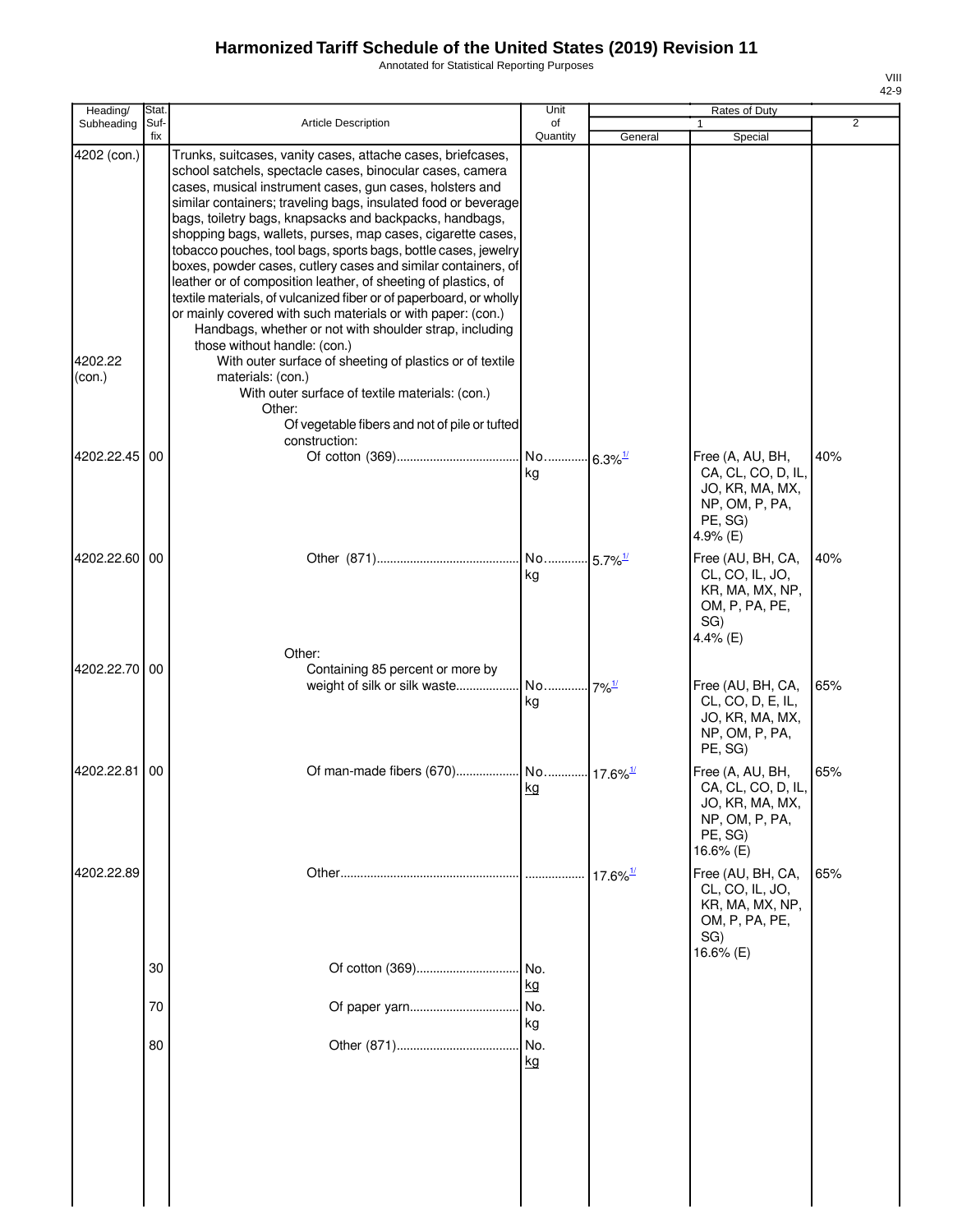Annotated for Statistical Reporting Purposes

| Heading/               | Stat.       |                                                                                                                                                                                                                                                                                                                                                                                                                                                                                                                                                                                                                                                                                                                                                                                                                                 | Unit                  |         | Rates of Duty                                                                                       |                |
|------------------------|-------------|---------------------------------------------------------------------------------------------------------------------------------------------------------------------------------------------------------------------------------------------------------------------------------------------------------------------------------------------------------------------------------------------------------------------------------------------------------------------------------------------------------------------------------------------------------------------------------------------------------------------------------------------------------------------------------------------------------------------------------------------------------------------------------------------------------------------------------|-----------------------|---------|-----------------------------------------------------------------------------------------------------|----------------|
| Subheading             | Suf-<br>fix | <b>Article Description</b>                                                                                                                                                                                                                                                                                                                                                                                                                                                                                                                                                                                                                                                                                                                                                                                                      | of<br>Quantity        | General | 1<br>Special                                                                                        | $\overline{2}$ |
| 4202 (con.)<br>4202.29 |             | Trunks, suitcases, vanity cases, attache cases, briefcases,<br>school satchels, spectacle cases, binocular cases, camera<br>cases, musical instrument cases, gun cases, holsters and<br>similar containers; traveling bags, insulated food or beverage<br>bags, toiletry bags, knapsacks and backpacks, handbags,<br>shopping bags, wallets, purses, map cases, cigarette cases,<br>tobacco pouches, tool bags, sports bags, bottle cases, jewelry<br>boxes, powder cases, cutlery cases and similar containers, of<br>leather or of composition leather, of sheeting of plastics, of<br>textile materials, of vulcanized fiber or of paperboard, or wholly<br>or mainly covered with such materials or with paper: (con.)<br>Handbags, whether or not with shoulder strap, including<br>those without handle: (con.)<br>Other: |                       |         |                                                                                                     |                |
|                        |             | Of materials (other than leather, composition<br>leather, sheeting of plastics, textile materials,<br>vulcanized fiber or paperboard) wholly or mainly<br>covered with paper:                                                                                                                                                                                                                                                                                                                                                                                                                                                                                                                                                                                                                                                   |                       |         |                                                                                                     |                |
| 4202.29.10             | 00          |                                                                                                                                                                                                                                                                                                                                                                                                                                                                                                                                                                                                                                                                                                                                                                                                                                 | No 5.3% <sup>1/</sup> |         | Free (A, AU, BH,<br>CA, CL, CO, D, E,<br>IL, JO, KR, MA,<br>MX, OM, P, PA,<br>PE, SG)               | 80%            |
| 4202.29.20 00          |             |                                                                                                                                                                                                                                                                                                                                                                                                                                                                                                                                                                                                                                                                                                                                                                                                                                 |                       |         | Free (A, AU, BH,<br>CA, CL, CO, D, E,<br>IL, JO, KR, MA,<br>MX, OM, P, PA,<br>PE, SG)               | 33 1/3%        |
| 4202.29.50             | 00          |                                                                                                                                                                                                                                                                                                                                                                                                                                                                                                                                                                                                                                                                                                                                                                                                                                 | No 7.8% <sup>1/</sup> |         | Free (AU, BH, CA,<br>CL, CO, D, E, IL,<br>JO, KR, MA, MX,<br>NP, OM, P, PA,<br>PE, SG)              | 110%           |
| 4202.29.90 00          |             |                                                                                                                                                                                                                                                                                                                                                                                                                                                                                                                                                                                                                                                                                                                                                                                                                                 | No 20% <sup>1/</sup>  |         | Free (AU, BH, CA,<br>CL, CO, D, IL, JO,<br>KR, MA, MX, NP,<br>OM, P, PA, PE, R,<br>SG)<br>17.5% (E) | 45%            |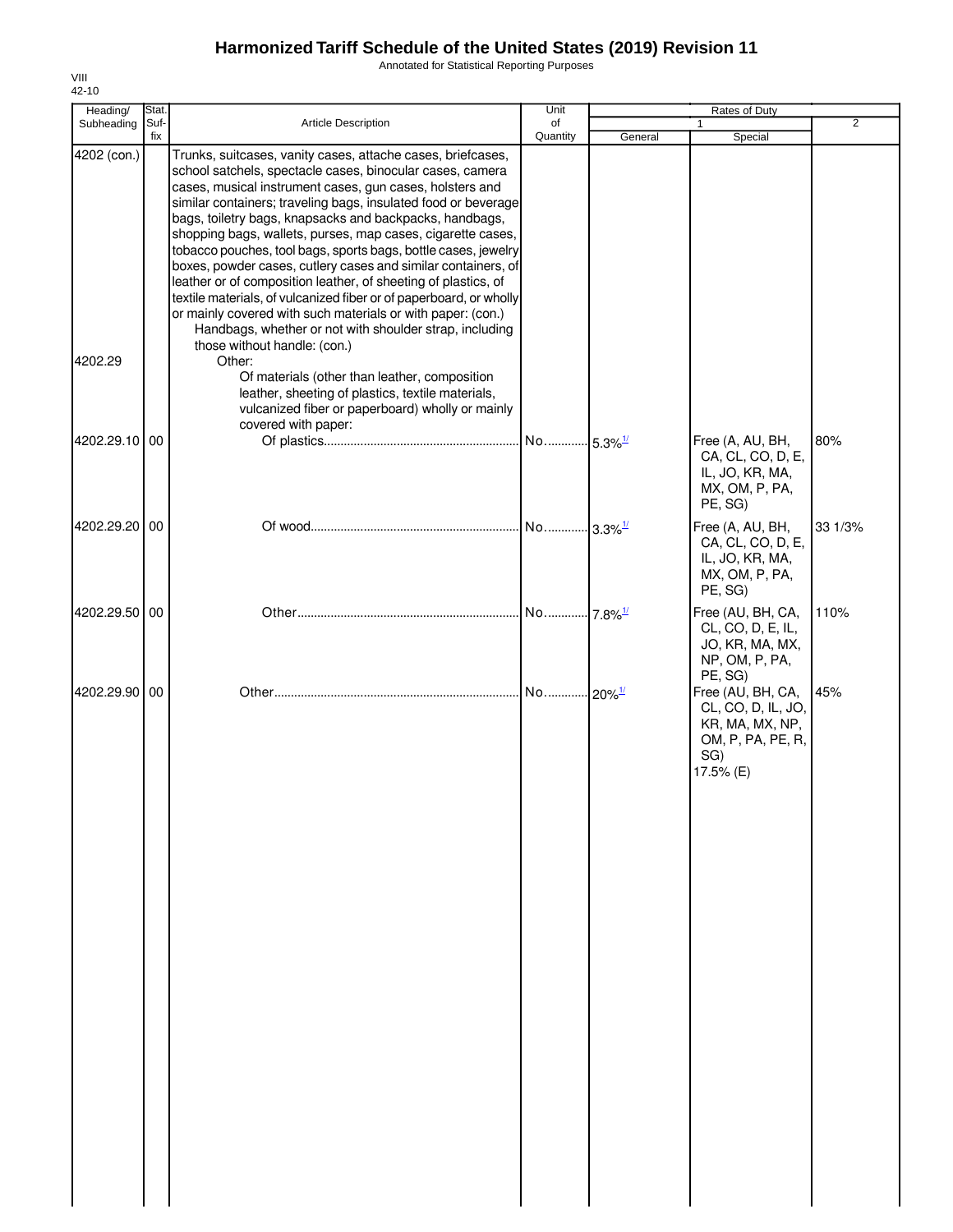Annotated for Statistical Reporting Purposes

|   | VIII<br>42-11 |
|---|---------------|
|   |               |
| 2 |               |
|   |               |

VIII

| Heading/              | Stat.       |                                                                                                                                                                                                                                                                                                                                                                                                                                                                                                                                                                                                                                                                                                                                                                                                       | Unit                  |                       | Rates of Duty                                                                                            |                     |
|-----------------------|-------------|-------------------------------------------------------------------------------------------------------------------------------------------------------------------------------------------------------------------------------------------------------------------------------------------------------------------------------------------------------------------------------------------------------------------------------------------------------------------------------------------------------------------------------------------------------------------------------------------------------------------------------------------------------------------------------------------------------------------------------------------------------------------------------------------------------|-----------------------|-----------------------|----------------------------------------------------------------------------------------------------------|---------------------|
| Subheading            | Suf-<br>fix | <b>Article Description</b>                                                                                                                                                                                                                                                                                                                                                                                                                                                                                                                                                                                                                                                                                                                                                                            | of<br>Quantity        | General               | Special                                                                                                  | $\overline{2}$      |
| 4202 (con.)           |             | Trunks, suitcases, vanity cases, attache cases, briefcases,<br>school satchels, spectacle cases, binocular cases, camera<br>cases, musical instrument cases, gun cases, holsters and<br>similar containers; traveling bags, insulated food or beverage<br>bags, toiletry bags, knapsacks and backpacks, handbags,<br>shopping bags, wallets, purses, map cases, cigarette cases,<br>tobacco pouches, tool bags, sports bags, bottle cases, jewelry<br>boxes, powder cases, cutlery cases and similar containers, of<br>leather or of composition leather, of sheeting of plastics, of<br>textile materials, of vulcanized fiber or of paperboard, or wholly<br>or mainly covered with such materials or with paper: (con.)<br>Articles of a kind normally carried in the pocket or in the<br>handbag: |                       |                       |                                                                                                          |                     |
| 4202.31<br>4202.31.30 | 00          | With outer surface of leather or of composition leather:                                                                                                                                                                                                                                                                                                                                                                                                                                                                                                                                                                                                                                                                                                                                              | No 3.7% <sup>1/</sup> |                       | Free (A, AU, BH,<br>CA, CL, CO, D, E,<br>IL, JO, KR, MA,<br>MX, OM, P, PA,<br>PE, SG)                    | 35%                 |
| 4202.31.60            | 00          |                                                                                                                                                                                                                                                                                                                                                                                                                                                                                                                                                                                                                                                                                                                                                                                                       | No 8% <sup>1/</sup>   |                       | Free (A, AU, BH,<br>CA, CL, CO, D, IL,<br>JO, KR, MA, MX,<br>NP, OM, P, PA,<br>PE, R, SG)<br>$6.4\%$ (E) | 35%                 |
| 4202.32               |             | With outer surface of sheeting of plastics or of textile<br>materials:                                                                                                                                                                                                                                                                                                                                                                                                                                                                                                                                                                                                                                                                                                                                |                       |                       |                                                                                                          |                     |
| 4202.32.10 00         |             | With outer surface of sheeting of plastics:<br>Of reinforced or laminated plastics                                                                                                                                                                                                                                                                                                                                                                                                                                                                                                                                                                                                                                                                                                                    | No 12.1¢/kg +<br>kg   | $4.6\%$ <sup>1/</sup> | Free (A, AU, BH,<br>CA, CL, CO, D, E,<br>IL, JO, KR, MA,<br>MX, OM, P, PA,<br>PE, SG)                    | $$1.10/kg +$<br>40% |
| 4202.32.20            | 00          |                                                                                                                                                                                                                                                                                                                                                                                                                                                                                                                                                                                                                                                                                                                                                                                                       | No 20% <sup>1/</sup>  |                       | Free (A, AU, BH,<br>CA, CL, CO, D, E,<br>IL, JO, KR, MA,<br>MX, OM, P, PA,<br>PE, SG)                    | 45%                 |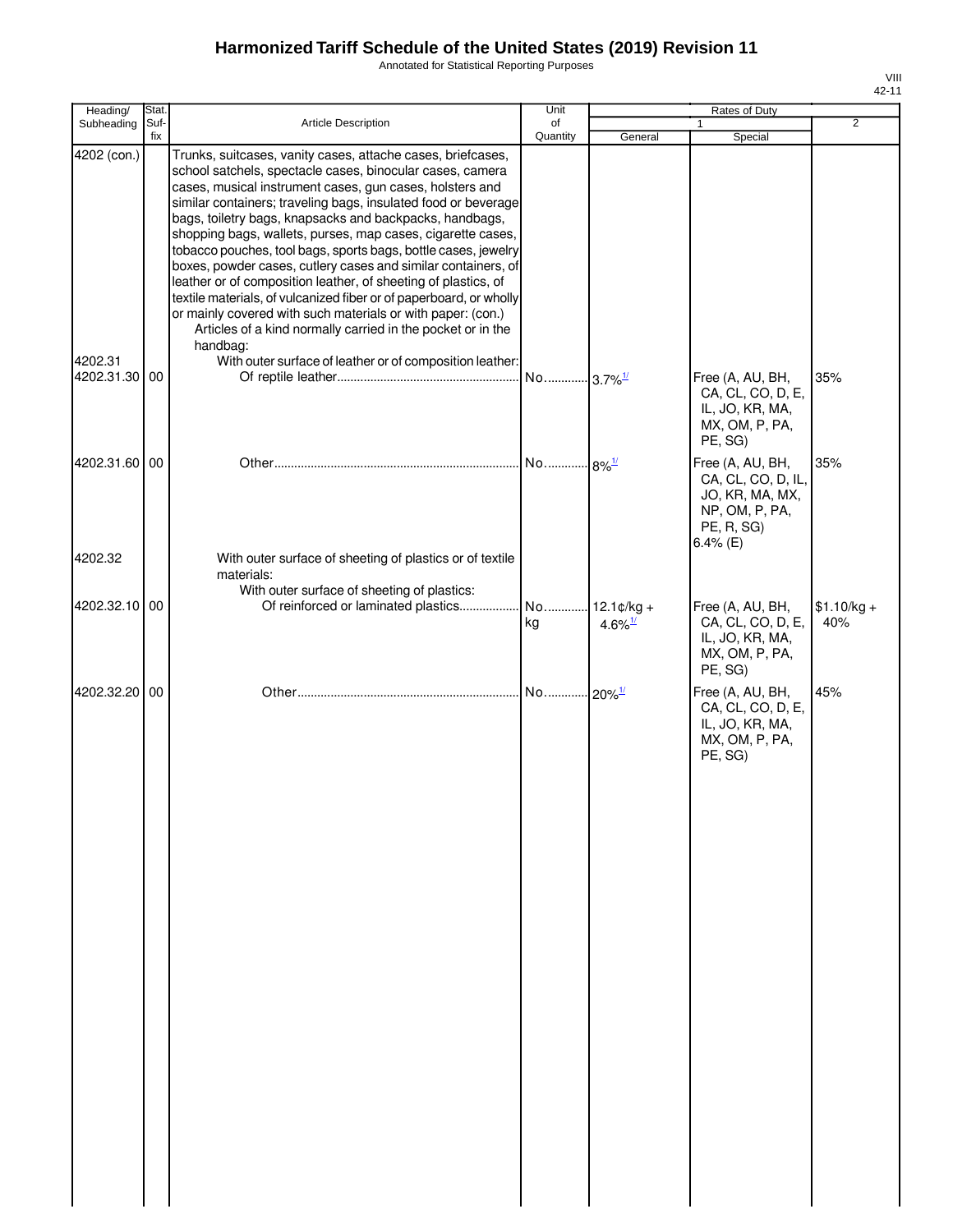Annotated for Statistical Reporting Purposes

| Heading/          | Stat.       |                                                                                                                                                                                                                                                                                                                                                                                                                                                                                                                                                                                                                                                                                                                                                                                                              | Unit                        |                     | Rates of Duty                                                                                       |     |
|-------------------|-------------|--------------------------------------------------------------------------------------------------------------------------------------------------------------------------------------------------------------------------------------------------------------------------------------------------------------------------------------------------------------------------------------------------------------------------------------------------------------------------------------------------------------------------------------------------------------------------------------------------------------------------------------------------------------------------------------------------------------------------------------------------------------------------------------------------------------|-----------------------------|---------------------|-----------------------------------------------------------------------------------------------------|-----|
| Subheading        | Suf-<br>fix | <b>Article Description</b>                                                                                                                                                                                                                                                                                                                                                                                                                                                                                                                                                                                                                                                                                                                                                                                   | of<br>Quantity              | General             | 1<br>Special                                                                                        | 2   |
| 4202 (con.)       |             | Trunks, suitcases, vanity cases, attache cases, briefcases,<br>school satchels, spectacle cases, binocular cases, camera<br>cases, musical instrument cases, gun cases, holsters and<br>similar containers; traveling bags, insulated food or beverage<br>bags, toiletry bags, knapsacks and backpacks, handbags,<br>shopping bags, wallets, purses, map cases, cigarette cases,<br>tobacco pouches, tool bags, sports bags, bottle cases, jewelry<br>boxes, powder cases, cutlery cases and similar containers, of<br>leather or of composition leather, of sheeting of plastics, of<br>textile materials, of vulcanized fiber or of paperboard, or wholly<br>or mainly covered with such materials or with paper: (con.)<br>Articles of a kind normally carried in the pocket or in the<br>handbag: (con.) |                             |                     |                                                                                                     |     |
| 4202.32<br>(con.) |             | With outer surface of sheeting of plastics or of textile<br>materials: (con.)<br>With outer surface of textile materials:<br>Of vegetable fibers and not of pile or tufted<br>construction:                                                                                                                                                                                                                                                                                                                                                                                                                                                                                                                                                                                                                  |                             |                     |                                                                                                     |     |
| 4202.32.40        | 00          |                                                                                                                                                                                                                                                                                                                                                                                                                                                                                                                                                                                                                                                                                                                                                                                                              | No 6.3% <sup>1/</sup><br>kg |                     | Free (A, AU, BH,<br>CA, CL, CO, D, IL,<br>JO, KR, MA, MX,<br>NP, OM, P, PA,<br>PE, SG)<br>4.9% (E)  | 40% |
| 4202.32.80 00     |             | Other:                                                                                                                                                                                                                                                                                                                                                                                                                                                                                                                                                                                                                                                                                                                                                                                                       | No 5.7% <sup>1/</sup><br>kg |                     | Free (A, AU, BH,<br>CA, CL, CO, D, E,<br>IL, JO, KR, MA,<br>MX, NP, OM, P,<br>PA, PE, SG)           | 40% |
| 4202.32.85 00     |             | Containing 85 percent or more by weight                                                                                                                                                                                                                                                                                                                                                                                                                                                                                                                                                                                                                                                                                                                                                                      | No Free <sup>1/</sup><br>kg |                     |                                                                                                     | 65% |
| 4202.32.91        | 00          |                                                                                                                                                                                                                                                                                                                                                                                                                                                                                                                                                                                                                                                                                                                                                                                                              | kg                          |                     | Free (AU, BH, CA,<br>CL, CO, IL, JO,<br>KR, MA, MX, NP,<br>OM, P, PA, PE,<br>SG)<br>16.6% (E)       | 65% |
| 42023293100       |             | Of man-made fibers (670)                                                                                                                                                                                                                                                                                                                                                                                                                                                                                                                                                                                                                                                                                                                                                                                     | No<br>kg                    | 17.6% $\frac{1}{2}$ | Free (A, AU, BH,<br>CA, CL, CO, D, IL,<br>JO, KR, MA, MX,<br>NP, OM, P, PA,<br>PE, SG)<br>16.6% (E) | 65% |
| 4202.32.99 00     |             |                                                                                                                                                                                                                                                                                                                                                                                                                                                                                                                                                                                                                                                                                                                                                                                                              | <u>kg</u>                   |                     | Free (A, AU, BH,<br>CA, CL, CO, D, IL,<br>JO, KR, MA, MX,<br>NP, OM, P, PA,<br>PE, SG)<br>16.6% (E) | 65% |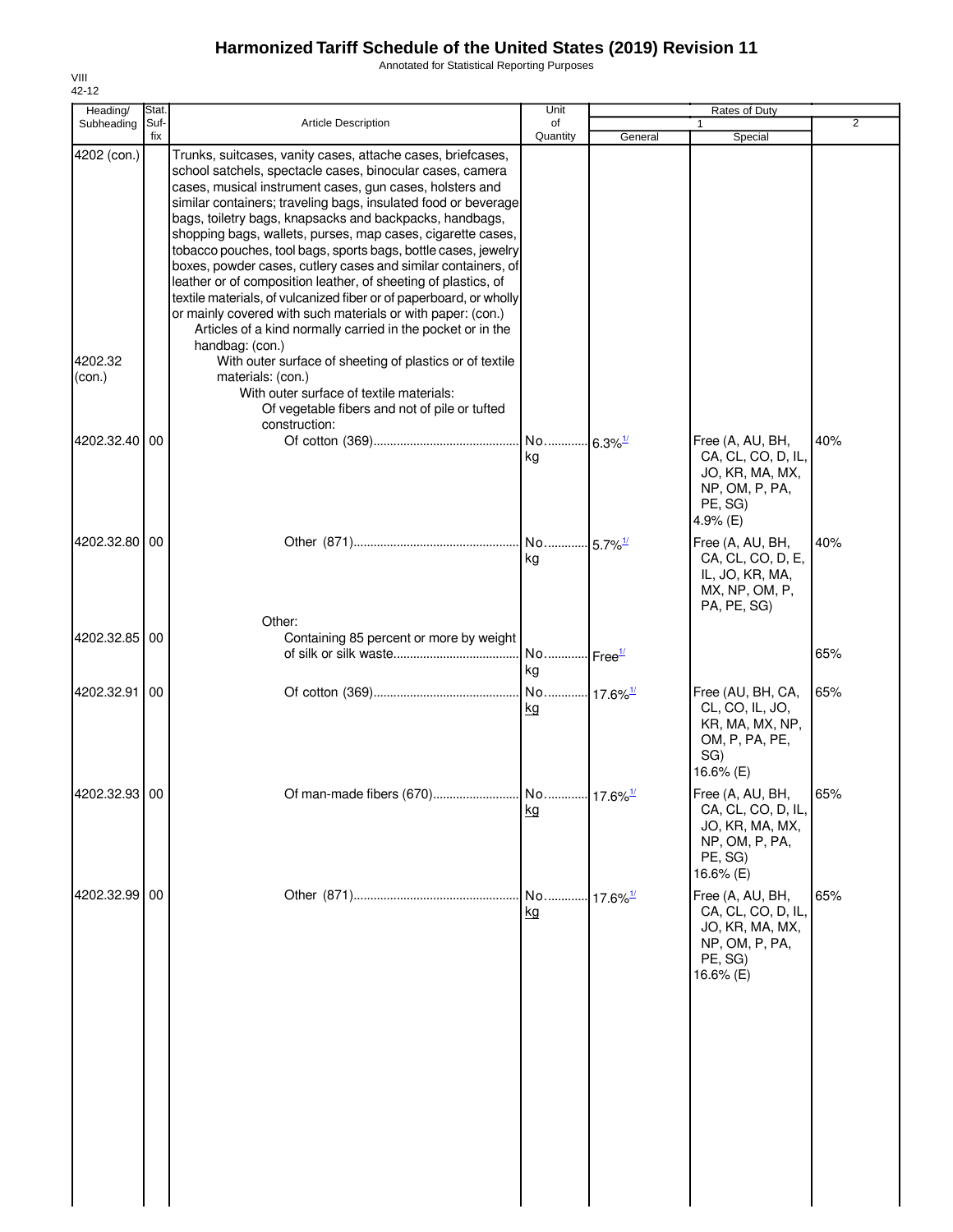Annotated for Statistical Reporting Purposes

| Heading/      | Stat.       |                                                                                                                                                                                                                                                                                                                                                                                                                                                                                                                                                                                                                                                                                                                                                                                                              | Unit                        |                        | Rates of Duty                                                                         | 42-13   |
|---------------|-------------|--------------------------------------------------------------------------------------------------------------------------------------------------------------------------------------------------------------------------------------------------------------------------------------------------------------------------------------------------------------------------------------------------------------------------------------------------------------------------------------------------------------------------------------------------------------------------------------------------------------------------------------------------------------------------------------------------------------------------------------------------------------------------------------------------------------|-----------------------------|------------------------|---------------------------------------------------------------------------------------|---------|
| Subheading    | Suf-<br>fix | <b>Article Description</b>                                                                                                                                                                                                                                                                                                                                                                                                                                                                                                                                                                                                                                                                                                                                                                                   | of<br>Quantity              | General                | $\mathbf{1}$<br>Special                                                               | 2       |
| 4202 (con.)   |             | Trunks, suitcases, vanity cases, attache cases, briefcases,<br>school satchels, spectacle cases, binocular cases, camera<br>cases, musical instrument cases, gun cases, holsters and<br>similar containers; traveling bags, insulated food or beverage<br>bags, toiletry bags, knapsacks and backpacks, handbags,<br>shopping bags, wallets, purses, map cases, cigarette cases,<br>tobacco pouches, tool bags, sports bags, bottle cases, jewelry<br>boxes, powder cases, cutlery cases and similar containers, of<br>leather or of composition leather, of sheeting of plastics, of<br>textile materials, of vulcanized fiber or of paperboard, or wholly<br>or mainly covered with such materials or with paper: (con.)<br>Articles of a kind normally carried in the pocket or in the<br>handbag: (con.) |                             |                        |                                                                                       |         |
| 4202.39       |             | Other:<br>Of material (other than leather, composition<br>leather, sheeting of plastics, textile materials,<br>vulcanized fiber or paperboard) wholly or mainly                                                                                                                                                                                                                                                                                                                                                                                                                                                                                                                                                                                                                                              |                             |                        |                                                                                       |         |
| 4202.39.10 00 |             | covered with paper:                                                                                                                                                                                                                                                                                                                                                                                                                                                                                                                                                                                                                                                                                                                                                                                          | No 5.3% <sup>1/</sup><br>kg |                        | Free (A, AU, BH,<br>CA, CL, CO, D, E,<br>IL, JO, KR, MA,<br>MX, OM, P, PA,<br>PE, SG) | 80%     |
| 4202.39.20 00 |             |                                                                                                                                                                                                                                                                                                                                                                                                                                                                                                                                                                                                                                                                                                                                                                                                              | No 3.3% <sup>1/</sup><br>kg |                        | Free (A, AU, BH,<br>CA, CL, CO, D, E,<br>IL, JO, KR, MA,<br>MX, OM, P, PA,<br>PE, SG) | 33 1/3% |
| 4202.39.50 00 |             |                                                                                                                                                                                                                                                                                                                                                                                                                                                                                                                                                                                                                                                                                                                                                                                                              | No<br>kg                    | $-7.8\%$ <sup>1/</sup> | Free (AU, BH, CA,<br>CL, CO, D, E, IL,<br>JO, KR, MA, MX,<br>OM, P, PA, PE,<br>SG)    | 110%    |
| 4202.39.90 00 |             |                                                                                                                                                                                                                                                                                                                                                                                                                                                                                                                                                                                                                                                                                                                                                                                                              | No 20% <sup>1/</sup><br>kg  |                        | Free (A, AU, BH,<br>CA, CL, CO, D, E,<br>IL, JO, KR, MA,<br>MX, OM, P, PA,<br>PE, SG) | 45%     |

VIII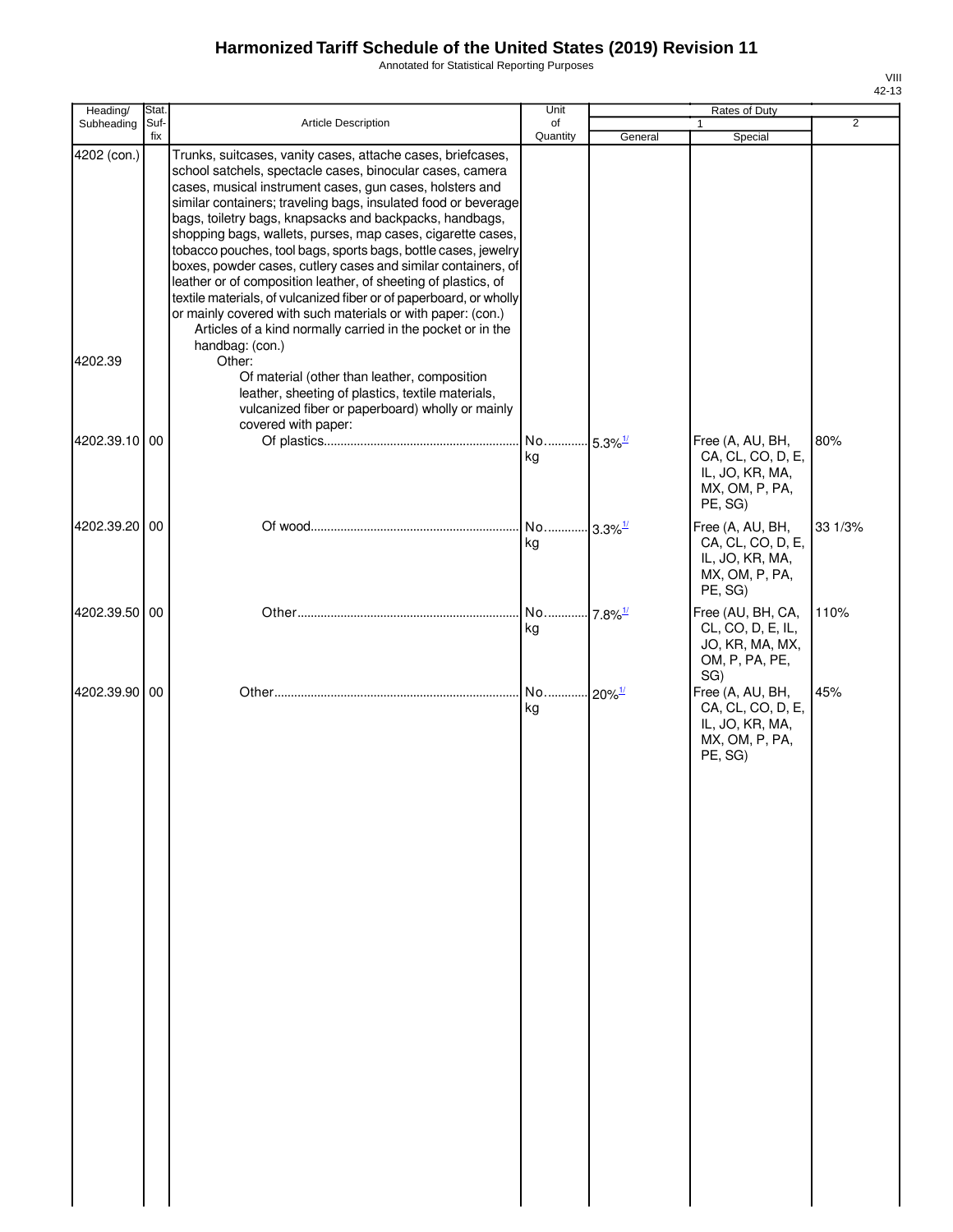Annotated for Statistical Reporting Purposes

| Heading/               | Stat.       |                                                                                                                                                                                                                                                                                                                                                                                                                                                                                                                                                                                                                                                                                                                                                                                                  | Unit                      |                        | Rates of Duty                                                                                        |                |
|------------------------|-------------|--------------------------------------------------------------------------------------------------------------------------------------------------------------------------------------------------------------------------------------------------------------------------------------------------------------------------------------------------------------------------------------------------------------------------------------------------------------------------------------------------------------------------------------------------------------------------------------------------------------------------------------------------------------------------------------------------------------------------------------------------------------------------------------------------|---------------------------|------------------------|------------------------------------------------------------------------------------------------------|----------------|
| Subheading             | Suf-<br>fix | Article Description                                                                                                                                                                                                                                                                                                                                                                                                                                                                                                                                                                                                                                                                                                                                                                              | of<br>Quantity            | General                | Special                                                                                              | $\overline{2}$ |
| 4202 (con.)<br>4202.91 |             | Trunks, suitcases, vanity cases, attache cases, briefcases,<br>school satchels, spectacle cases, binocular cases, camera<br>cases, musical instrument cases, gun cases, holsters and<br>similar containers; traveling bags, insulated food or beverage<br>bags, toiletry bags, knapsacks and backpacks, handbags,<br>shopping bags, wallets, purses, map cases, cigarette cases,<br>tobacco pouches, tool bags, sports bags, bottle cases, jewelry<br>boxes, powder cases, cutlery cases and similar containers, of<br>leather or of composition leather, of sheeting of plastics, of<br>textile materials, of vulcanized fiber or of paperboard, or wholly<br>or mainly covered with such materials or with paper: (con.)<br>Other:<br>With outer surface of leather or of composition leather: |                           |                        |                                                                                                      |                |
| 4202.91.10 00          |             |                                                                                                                                                                                                                                                                                                                                                                                                                                                                                                                                                                                                                                                                                                                                                                                                  | No 4.5% <sup>1/</sup>     |                        | Free (AU, BH, CA,<br>CL, CO, D, IL, JO,<br>KR, MA, MX, NP,<br>OM, P, PA, PE,<br>SG)<br>$3.5%$ (E)    | 35%            |
| 4202.91.90             |             |                                                                                                                                                                                                                                                                                                                                                                                                                                                                                                                                                                                                                                                                                                                                                                                                  |                           | $4.5\%$ <sup>1/</sup>  | Free (A, AU, BH,<br>CA, CL, CO, D, IL,<br>JO, KR, MA, MX,<br>NP, OM, P, PA,<br>PE, SG)<br>$3.5%$ (E) | 35%            |
|                        | 30          |                                                                                                                                                                                                                                                                                                                                                                                                                                                                                                                                                                                                                                                                                                                                                                                                  |                           |                        |                                                                                                      |                |
| 4202.92                | 90          | With outer surface of sheeting of plastics or of textile<br>materials:<br>Insulated food or beverage bags:<br>With outer surface of textile materials:                                                                                                                                                                                                                                                                                                                                                                                                                                                                                                                                                                                                                                           | .I No.                    |                        |                                                                                                      |                |
| 4202.92.04             | 00          | Beverage bags whose interior incorporates<br>only a flexible plastic container of a kind<br>for storing and dispensing potable<br>beverages through attached flexible                                                                                                                                                                                                                                                                                                                                                                                                                                                                                                                                                                                                                            | No 7% <sup>1/</sup><br>kg |                        | Free (A, AU, BH,<br>CA, CL, CO, D, E,<br>IL, JO, KR, MA,<br>MX, OM, P, PA,<br>PE, SG)                | 40%            |
| 4202.92.08             |             |                                                                                                                                                                                                                                                                                                                                                                                                                                                                                                                                                                                                                                                                                                                                                                                                  |                           | $7\%$ <sup>1/</sup>    | Free (AU, BH, CA,<br>CL, CO, E, IL, JO,<br>KR, MA, MX, NP,<br>OM, P, PA, PE,<br>SG)                  | 40%            |
|                        | 05<br>07    | Of man-made fibers (670)                                                                                                                                                                                                                                                                                                                                                                                                                                                                                                                                                                                                                                                                                                                                                                         | No.<br><u>kg</u><br>No.   |                        |                                                                                                      |                |
|                        |             |                                                                                                                                                                                                                                                                                                                                                                                                                                                                                                                                                                                                                                                                                                                                                                                                  | <u>kg</u>                 |                        |                                                                                                      |                |
|                        | 09          |                                                                                                                                                                                                                                                                                                                                                                                                                                                                                                                                                                                                                                                                                                                                                                                                  | No.<br>kg                 |                        |                                                                                                      |                |
| 4202.92.10             | 00          |                                                                                                                                                                                                                                                                                                                                                                                                                                                                                                                                                                                                                                                                                                                                                                                                  | No.<br>kg                 | $-3.4\%$ <sup>1/</sup> | Free (A, AU, BH,<br>CA, CL, CO, D, E,<br>IL, JO, KR, MA,<br>MX, OM, P, PA,<br>PE, SG)                | 80%            |
|                        |             |                                                                                                                                                                                                                                                                                                                                                                                                                                                                                                                                                                                                                                                                                                                                                                                                  |                           |                        |                                                                                                      |                |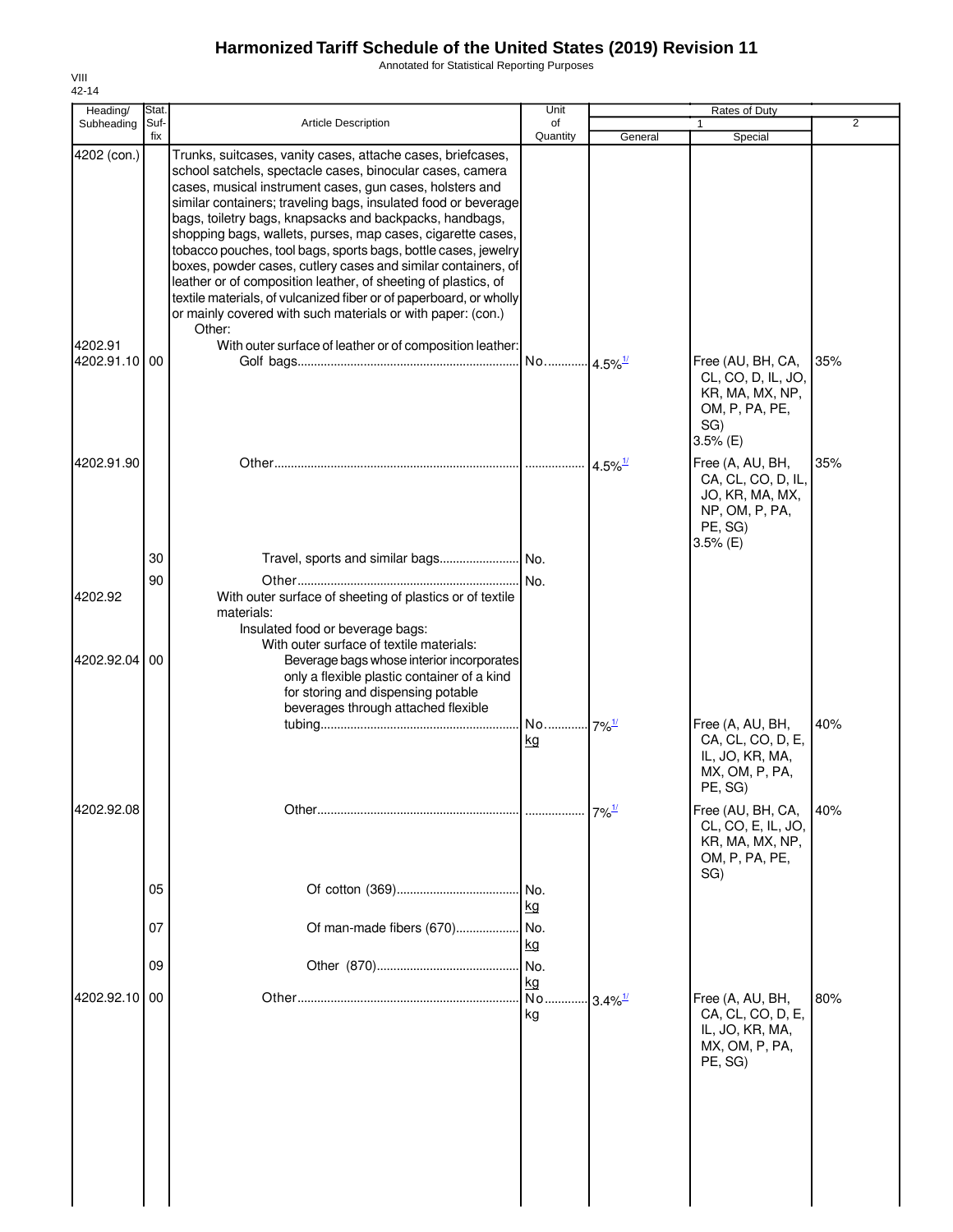Annotated for Statistical Reporting Purposes

| Heading/                         | Stat.       |                                                                                                                                                                                                                                                                                                                                                                                                                                                                                                                                                                                                                                                                                                                                                                                                                              | Unit           |                        | Rates of Duty                                                                                       |     |
|----------------------------------|-------------|------------------------------------------------------------------------------------------------------------------------------------------------------------------------------------------------------------------------------------------------------------------------------------------------------------------------------------------------------------------------------------------------------------------------------------------------------------------------------------------------------------------------------------------------------------------------------------------------------------------------------------------------------------------------------------------------------------------------------------------------------------------------------------------------------------------------------|----------------|------------------------|-----------------------------------------------------------------------------------------------------|-----|
| Subheading                       | Suf-<br>fix | <b>Article Description</b>                                                                                                                                                                                                                                                                                                                                                                                                                                                                                                                                                                                                                                                                                                                                                                                                   | of<br>Quantity | General                | 1<br>Special                                                                                        | 2   |
| 4202 (con.)<br>4202.92<br>(con.) |             | Trunks, suitcases, vanity cases, attache cases, briefcases,<br>school satchels, spectacle cases, binocular cases, camera<br>cases, musical instrument cases, gun cases, holsters and<br>similar containers; traveling bags, insulated food or beverage<br>bags, toiletry bags, knapsacks and backpacks, handbags,<br>shopping bags, wallets, purses, map cases, cigarette cases,<br>tobacco pouches, tool bags, sports bags, bottle cases, jewelry<br>boxes, powder cases, cutlery cases and similar containers, of<br>leather or of composition leather, of sheeting of plastics, of<br>textile materials, of vulcanized fiber or of paperboard, or wholly<br>or mainly covered with such materials or with paper: (con.)<br>Other: (con.)<br>With outer surface of sheeting of plastics or of textile<br>materials: (con.) |                |                        |                                                                                                     |     |
|                                  |             | Travel, sports and similar bags:<br>With outer surface of textile materials:<br>Of vegetable fibers and not of pile or tufted<br>construction:                                                                                                                                                                                                                                                                                                                                                                                                                                                                                                                                                                                                                                                                               |                |                        |                                                                                                     |     |
| 4202.92.15                       | 00          |                                                                                                                                                                                                                                                                                                                                                                                                                                                                                                                                                                                                                                                                                                                                                                                                                              | kg             |                        | Free (A, AU, BH,<br>CA, CL, CO, D, IL,<br>JO, KR, MA, MX,<br>NP, OM, P, PA,<br>PE, SG)<br>4.9% (E)  | 40% |
| 4202.92.20 00                    |             |                                                                                                                                                                                                                                                                                                                                                                                                                                                                                                                                                                                                                                                                                                                                                                                                                              | kg             |                        | Free (A, AU, BH,<br>CA, CL, CO, D, IL,<br>JO, KR, MA, MX,<br>NP, OM, P, PA,<br>PE, SG)<br>4.4% (E)  | 40% |
| 4202.92.31                       |             |                                                                                                                                                                                                                                                                                                                                                                                                                                                                                                                                                                                                                                                                                                                                                                                                                              |                |                        | Free (A, AU, BH,<br>CA, CL, CO, D, IL,<br>JO, KR, MA, MX,<br>NP, OM, P, PA,<br>PE, SG)<br>16.6% (E) | 65% |
|                                  | 20          |                                                                                                                                                                                                                                                                                                                                                                                                                                                                                                                                                                                                                                                                                                                                                                                                                              | kg             |                        |                                                                                                     |     |
| 4202.92.33                       | 31          | Of paper yarn or of cotton; containing 85<br>percent or more by weight of silk or silk                                                                                                                                                                                                                                                                                                                                                                                                                                                                                                                                                                                                                                                                                                                                       | No.<br>kg      |                        |                                                                                                     |     |
|                                  |             |                                                                                                                                                                                                                                                                                                                                                                                                                                                                                                                                                                                                                                                                                                                                                                                                                              |                | $17.6\%$ <sup>1/</sup> | Free (AU, BH, CA,<br>CL, CO, IL, JO,<br>KR, MA, MX, NP,<br>OM, P, PA, PE,<br>SG)<br>16.6% (E)       | 65% |
|                                  | 05          |                                                                                                                                                                                                                                                                                                                                                                                                                                                                                                                                                                                                                                                                                                                                                                                                                              | No.<br>kg      |                        |                                                                                                     |     |
|                                  | 10          | Containing 85 percent or more by<br>weight of silk or silk waste                                                                                                                                                                                                                                                                                                                                                                                                                                                                                                                                                                                                                                                                                                                                                             | No.<br>kg      |                        |                                                                                                     |     |
|                                  | 16          |                                                                                                                                                                                                                                                                                                                                                                                                                                                                                                                                                                                                                                                                                                                                                                                                                              | No.<br>kg      |                        |                                                                                                     |     |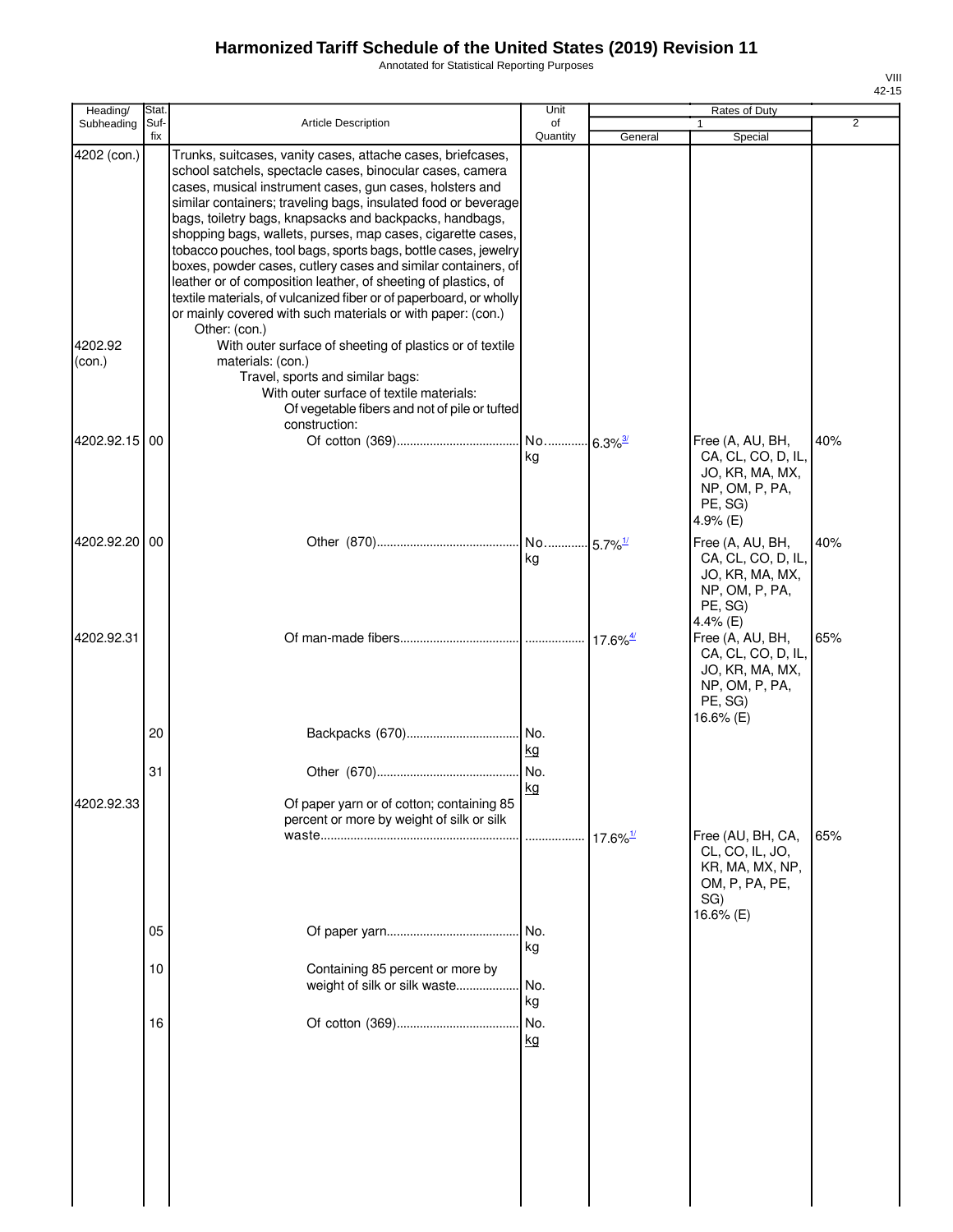Annotated for Statistical Reporting Purposes

| Heading/                         | Stat.       |                                                                                                                                                                                                                                                                                                                                                                                                                                                                                                                                                                                                                                                                                                                                                                                                                                                                                                                            | Unit                         |         | Rates of Duty                                                                                          |                |
|----------------------------------|-------------|----------------------------------------------------------------------------------------------------------------------------------------------------------------------------------------------------------------------------------------------------------------------------------------------------------------------------------------------------------------------------------------------------------------------------------------------------------------------------------------------------------------------------------------------------------------------------------------------------------------------------------------------------------------------------------------------------------------------------------------------------------------------------------------------------------------------------------------------------------------------------------------------------------------------------|------------------------------|---------|--------------------------------------------------------------------------------------------------------|----------------|
| Subheading                       | Suf-<br>fix | Article Description                                                                                                                                                                                                                                                                                                                                                                                                                                                                                                                                                                                                                                                                                                                                                                                                                                                                                                        | of<br>Quantity               | General | Special                                                                                                | $\overline{2}$ |
| 4202 (con.)<br>4202.92<br>(con.) |             | Trunks, suitcases, vanity cases, attache cases, briefcases,<br>school satchels, spectacle cases, binocular cases, camera<br>cases, musical instrument cases, gun cases, holsters and<br>similar containers; traveling bags, insulated food or beverage<br>bags, toiletry bags, knapsacks and backpacks, handbags,<br>shopping bags, wallets, purses, map cases, cigarette cases,<br>tobacco pouches, tool bags, sports bags, bottle cases, jewelry<br>boxes, powder cases, cutlery cases and similar containers, of<br>leather or of composition leather, of sheeting of plastics, of<br>textile materials, of vulcanized fiber or of paperboard, or wholly<br>or mainly covered with such materials or with paper: (con.)<br>Other: (con.)<br>With outer surface of sheeting of plastics or of textile<br>materials: (con.)<br>Travel, sports and similar bags: (con.)<br>With outer surface of textile materials: (con.) |                              |         |                                                                                                        |                |
| 4202.92.39                       | 00          |                                                                                                                                                                                                                                                                                                                                                                                                                                                                                                                                                                                                                                                                                                                                                                                                                                                                                                                            | No 17.6% <sup>1/</sup><br>kg |         | Free (A, AU, BH,<br>CA, CL, CO, D, IL,<br>JO, KR, MA, MX,<br>NP, OM, P, PA,<br>PE, SG)<br>16.6% (E)    | 65%            |
| 4202.92.45 00                    |             |                                                                                                                                                                                                                                                                                                                                                                                                                                                                                                                                                                                                                                                                                                                                                                                                                                                                                                                            | No 20% <sup>1/</sup><br>kg   |         | Free (A, AU, BH,<br>CA, CL, CO, D, IL,<br>JO, KR, MA, MX,<br>NP, OM, P, PA,<br>PE, R, SG)<br>17.5% (E) | 45%            |
| 4202.92.50                       | 00          |                                                                                                                                                                                                                                                                                                                                                                                                                                                                                                                                                                                                                                                                                                                                                                                                                                                                                                                            | No 4.2% <sup>1/</sup>        |         | Free (A*, AU, BH,<br>CA, CL, CO, D, E,<br>IL, JO, KR, MA,<br>MX, OM, P, PA,<br>PE, SG)                 | 50%            |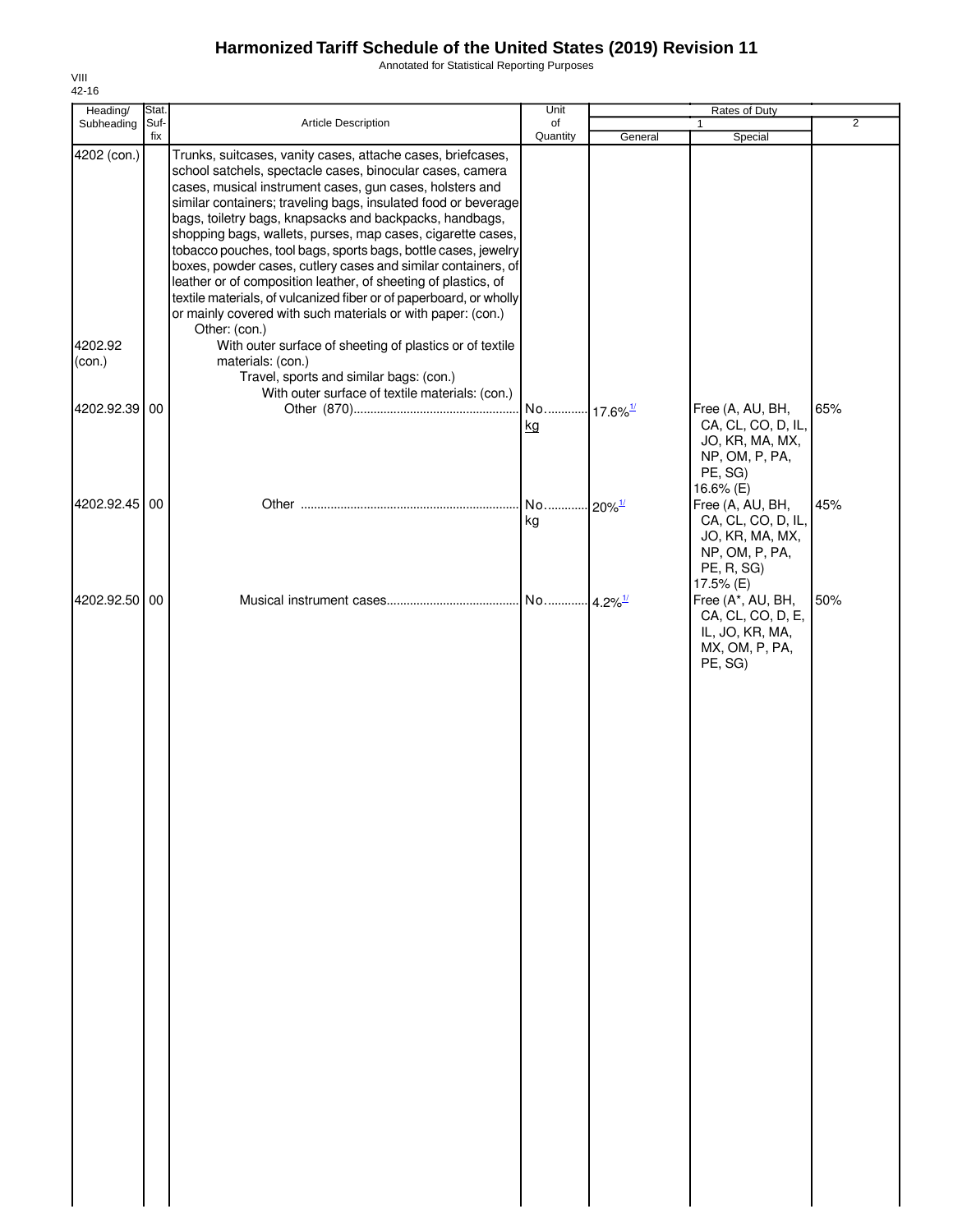Annotated for Statistical Reporting Purposes

| Heading/               | Stat.       |                                                                                                                                                                                                                                                                                                                                                                                                                                                                                                                                                                                                                                                                                                                                                                                                         | Unit           |         | Rates of Duty                                                                                |                |
|------------------------|-------------|---------------------------------------------------------------------------------------------------------------------------------------------------------------------------------------------------------------------------------------------------------------------------------------------------------------------------------------------------------------------------------------------------------------------------------------------------------------------------------------------------------------------------------------------------------------------------------------------------------------------------------------------------------------------------------------------------------------------------------------------------------------------------------------------------------|----------------|---------|----------------------------------------------------------------------------------------------|----------------|
| Subheading             | Suf-<br>fix | Article Description                                                                                                                                                                                                                                                                                                                                                                                                                                                                                                                                                                                                                                                                                                                                                                                     | of<br>Quantity |         | 1                                                                                            | $\overline{2}$ |
| 4202 (con.)<br>4202.92 |             | Trunks, suitcases, vanity cases, attache cases, briefcases,<br>school satchels, spectacle cases, binocular cases, camera<br>cases, musical instrument cases, gun cases, holsters and<br>similar containers; traveling bags, insulated food or beverage<br>bags, toiletry bags, knapsacks and backpacks, handbags,<br>shopping bags, wallets, purses, map cases, cigarette cases,<br>tobacco pouches, tool bags, sports bags, bottle cases, jewelry<br>boxes, powder cases, cutlery cases and similar containers, of<br>leather or of composition leather, of sheeting of plastics, of<br>textile materials, of vulcanized fiber or of paperboard, or wholly<br>or mainly covered with such materials or with paper: (con.)<br>Other: (con.)<br>With outer surface of sheeting of plastics or of textile |                | General | Special                                                                                      |                |
| (con.)                 |             | materials: (con.)<br>Other:                                                                                                                                                                                                                                                                                                                                                                                                                                                                                                                                                                                                                                                                                                                                                                             |                |         |                                                                                              |                |
| 4202.92.60             | 10          | Jewelry boxes, and similar containers of                                                                                                                                                                                                                                                                                                                                                                                                                                                                                                                                                                                                                                                                                                                                                                |                |         | Free (AU, BH, CA,<br>CL, CO, IL, JO,<br>KR, MA, MX, NP,<br>OM, P, PA, PE,<br>SG)<br>4.9% (E) | 40%            |
|                        |             | a kind normally sold at retail with their                                                                                                                                                                                                                                                                                                                                                                                                                                                                                                                                                                                                                                                                                                                                                               |                |         |                                                                                              |                |
|                        |             |                                                                                                                                                                                                                                                                                                                                                                                                                                                                                                                                                                                                                                                                                                                                                                                                         | No.<br>kg      |         |                                                                                              |                |
|                        | 91          |                                                                                                                                                                                                                                                                                                                                                                                                                                                                                                                                                                                                                                                                                                                                                                                                         | No.            |         |                                                                                              |                |
|                        |             |                                                                                                                                                                                                                                                                                                                                                                                                                                                                                                                                                                                                                                                                                                                                                                                                         | kg             |         |                                                                                              |                |
|                        |             |                                                                                                                                                                                                                                                                                                                                                                                                                                                                                                                                                                                                                                                                                                                                                                                                         |                |         |                                                                                              |                |
|                        |             |                                                                                                                                                                                                                                                                                                                                                                                                                                                                                                                                                                                                                                                                                                                                                                                                         |                |         |                                                                                              |                |
|                        |             |                                                                                                                                                                                                                                                                                                                                                                                                                                                                                                                                                                                                                                                                                                                                                                                                         |                |         |                                                                                              |                |
|                        |             |                                                                                                                                                                                                                                                                                                                                                                                                                                                                                                                                                                                                                                                                                                                                                                                                         |                |         |                                                                                              |                |
|                        |             |                                                                                                                                                                                                                                                                                                                                                                                                                                                                                                                                                                                                                                                                                                                                                                                                         |                |         |                                                                                              |                |
|                        |             |                                                                                                                                                                                                                                                                                                                                                                                                                                                                                                                                                                                                                                                                                                                                                                                                         |                |         |                                                                                              |                |
|                        |             |                                                                                                                                                                                                                                                                                                                                                                                                                                                                                                                                                                                                                                                                                                                                                                                                         |                |         |                                                                                              |                |
|                        |             |                                                                                                                                                                                                                                                                                                                                                                                                                                                                                                                                                                                                                                                                                                                                                                                                         |                |         |                                                                                              |                |
|                        |             |                                                                                                                                                                                                                                                                                                                                                                                                                                                                                                                                                                                                                                                                                                                                                                                                         |                |         |                                                                                              |                |
|                        |             |                                                                                                                                                                                                                                                                                                                                                                                                                                                                                                                                                                                                                                                                                                                                                                                                         |                |         |                                                                                              |                |
|                        |             |                                                                                                                                                                                                                                                                                                                                                                                                                                                                                                                                                                                                                                                                                                                                                                                                         |                |         |                                                                                              |                |
|                        |             |                                                                                                                                                                                                                                                                                                                                                                                                                                                                                                                                                                                                                                                                                                                                                                                                         |                |         |                                                                                              |                |
|                        |             |                                                                                                                                                                                                                                                                                                                                                                                                                                                                                                                                                                                                                                                                                                                                                                                                         |                |         |                                                                                              |                |
|                        |             |                                                                                                                                                                                                                                                                                                                                                                                                                                                                                                                                                                                                                                                                                                                                                                                                         |                |         |                                                                                              |                |
|                        |             |                                                                                                                                                                                                                                                                                                                                                                                                                                                                                                                                                                                                                                                                                                                                                                                                         |                |         |                                                                                              |                |
|                        |             |                                                                                                                                                                                                                                                                                                                                                                                                                                                                                                                                                                                                                                                                                                                                                                                                         |                |         |                                                                                              |                |
|                        |             |                                                                                                                                                                                                                                                                                                                                                                                                                                                                                                                                                                                                                                                                                                                                                                                                         |                |         |                                                                                              |                |
|                        |             |                                                                                                                                                                                                                                                                                                                                                                                                                                                                                                                                                                                                                                                                                                                                                                                                         |                |         |                                                                                              |                |
|                        |             |                                                                                                                                                                                                                                                                                                                                                                                                                                                                                                                                                                                                                                                                                                                                                                                                         |                |         |                                                                                              |                |
|                        |             |                                                                                                                                                                                                                                                                                                                                                                                                                                                                                                                                                                                                                                                                                                                                                                                                         |                |         |                                                                                              |                |
|                        |             |                                                                                                                                                                                                                                                                                                                                                                                                                                                                                                                                                                                                                                                                                                                                                                                                         |                |         |                                                                                              |                |
|                        |             |                                                                                                                                                                                                                                                                                                                                                                                                                                                                                                                                                                                                                                                                                                                                                                                                         |                |         |                                                                                              |                |
|                        |             |                                                                                                                                                                                                                                                                                                                                                                                                                                                                                                                                                                                                                                                                                                                                                                                                         |                |         |                                                                                              |                |
|                        |             |                                                                                                                                                                                                                                                                                                                                                                                                                                                                                                                                                                                                                                                                                                                                                                                                         |                |         |                                                                                              |                |
|                        |             |                                                                                                                                                                                                                                                                                                                                                                                                                                                                                                                                                                                                                                                                                                                                                                                                         |                |         |                                                                                              |                |
|                        |             |                                                                                                                                                                                                                                                                                                                                                                                                                                                                                                                                                                                                                                                                                                                                                                                                         |                |         |                                                                                              |                |
|                        |             |                                                                                                                                                                                                                                                                                                                                                                                                                                                                                                                                                                                                                                                                                                                                                                                                         |                |         |                                                                                              |                |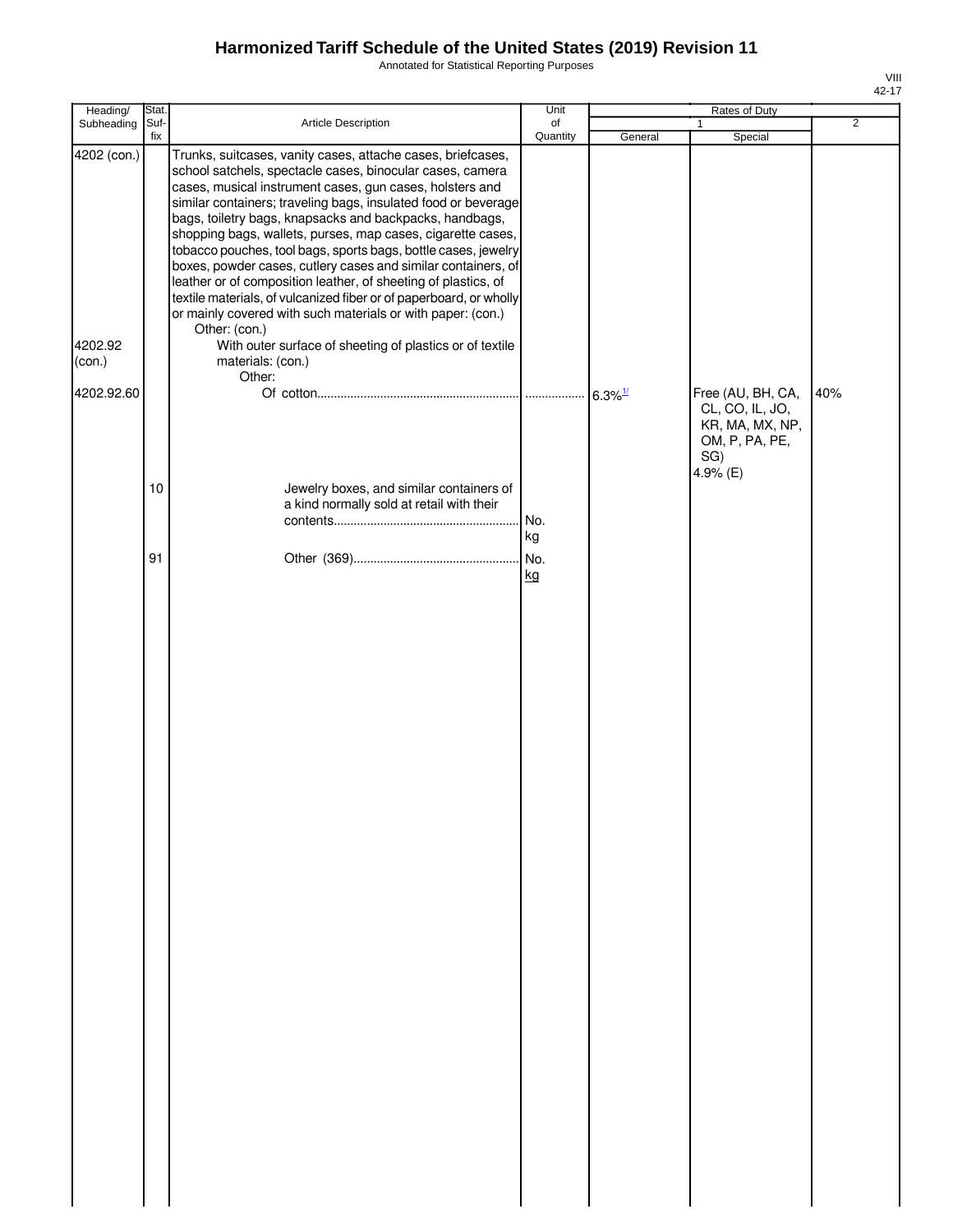Annotated for Statistical Reporting Purposes

| Heading/                         | Stat.       |                                                                                                                                                                                                                                                                                                                                                                                                                                                                                                                                                                                                                                                                                                                                                                                                                              | Unit                         |                        | Rates of Duty                                                                                       |     |
|----------------------------------|-------------|------------------------------------------------------------------------------------------------------------------------------------------------------------------------------------------------------------------------------------------------------------------------------------------------------------------------------------------------------------------------------------------------------------------------------------------------------------------------------------------------------------------------------------------------------------------------------------------------------------------------------------------------------------------------------------------------------------------------------------------------------------------------------------------------------------------------------|------------------------------|------------------------|-----------------------------------------------------------------------------------------------------|-----|
| Subheading                       | Suf-<br>fix | <b>Article Description</b>                                                                                                                                                                                                                                                                                                                                                                                                                                                                                                                                                                                                                                                                                                                                                                                                   | of<br>Quantity               | General                | 1<br>Special                                                                                        | 2   |
| 4202 (con.)<br>4202.92<br>(con.) |             | Trunks, suitcases, vanity cases, attache cases, briefcases,<br>school satchels, spectacle cases, binocular cases, camera<br>cases, musical instrument cases, gun cases, holsters and<br>similar containers; traveling bags, insulated food or beverage<br>bags, toiletry bags, knapsacks and backpacks, handbags,<br>shopping bags, wallets, purses, map cases, cigarette cases,<br>tobacco pouches, tool bags, sports bags, bottle cases, jewelry<br>boxes, powder cases, cutlery cases and similar containers, of<br>leather or of composition leather, of sheeting of plastics, of<br>textile materials, of vulcanized fiber or of paperboard, or wholly<br>or mainly covered with such materials or with paper: (con.)<br>Other: (con.)<br>With outer surface of sheeting of plastics or of textile<br>materials: (con.) |                              |                        |                                                                                                     |     |
|                                  |             | Other: (con.)<br>Other:<br>With outer surface of textile materials:                                                                                                                                                                                                                                                                                                                                                                                                                                                                                                                                                                                                                                                                                                                                                          |                              |                        |                                                                                                     |     |
| 4202.92.91                       | 00          | Of man-made fibers (except jewelry<br>boxes of a kind normally sold at retail<br>with their contents) (670)                                                                                                                                                                                                                                                                                                                                                                                                                                                                                                                                                                                                                                                                                                                  | No 17.6% <sup>5/</sup>       |                        | Free (A, AU, BH,                                                                                    | 45% |
|                                  |             |                                                                                                                                                                                                                                                                                                                                                                                                                                                                                                                                                                                                                                                                                                                                                                                                                              | kg                           |                        | CA, CL, CO, D, IL,<br>JO, KR, MA, MX,<br>NP, OM, P, PA,<br>PE, SG)<br>16.6% (E)                     |     |
| 4202.92.93                       |             |                                                                                                                                                                                                                                                                                                                                                                                                                                                                                                                                                                                                                                                                                                                                                                                                                              |                              | $17.6\%$ <sup>1/</sup> | Free (AU, BH, CA,<br>CL, CO, IL, JO,<br>KR, MA, MX, NP,<br>OM, P, PA, PE,<br>SG)<br>16.6% (E)       | 45% |
|                                  | 10          | Containing 85 percent or more by<br>weight of silk or silk waste                                                                                                                                                                                                                                                                                                                                                                                                                                                                                                                                                                                                                                                                                                                                                             | No.<br>kg                    |                        |                                                                                                     |     |
|                                  | 15          | Other, jewelry boxes of a kind<br>normally sold at retail with their                                                                                                                                                                                                                                                                                                                                                                                                                                                                                                                                                                                                                                                                                                                                                         | No.<br>kg                    |                        |                                                                                                     |     |
|                                  | 36          |                                                                                                                                                                                                                                                                                                                                                                                                                                                                                                                                                                                                                                                                                                                                                                                                                              | No.<br>kg                    |                        |                                                                                                     |     |
| 4202.92.94 00                    |             | Other:<br>Cases designed to protect and<br>transport compact disks (CD's), CD<br>Rom disks, CD players, cassette                                                                                                                                                                                                                                                                                                                                                                                                                                                                                                                                                                                                                                                                                                             |                              |                        |                                                                                                     |     |
|                                  |             | players, and/or cassettes                                                                                                                                                                                                                                                                                                                                                                                                                                                                                                                                                                                                                                                                                                                                                                                                    | No<br>kg                     | $17.6\%$ <sup>1/</sup> | Free (AU, BH, CA,<br>CL, CO, IL, JO,<br>KR, MA, MX, NP,<br>OM, P, PA, PE,<br>SG)<br>16.6% (E)       | 45% |
| 4202.92.97                       | 00          |                                                                                                                                                                                                                                                                                                                                                                                                                                                                                                                                                                                                                                                                                                                                                                                                                              | No 17.6% <sup>6/</sup><br>kg |                        | Free (A, AU, BH,<br>CA, CL, CO, D, IL,<br>JO, KR, MA, MX,<br>NP, OM, P, PA,<br>PE, SG)<br>16.6% (E) | 45% |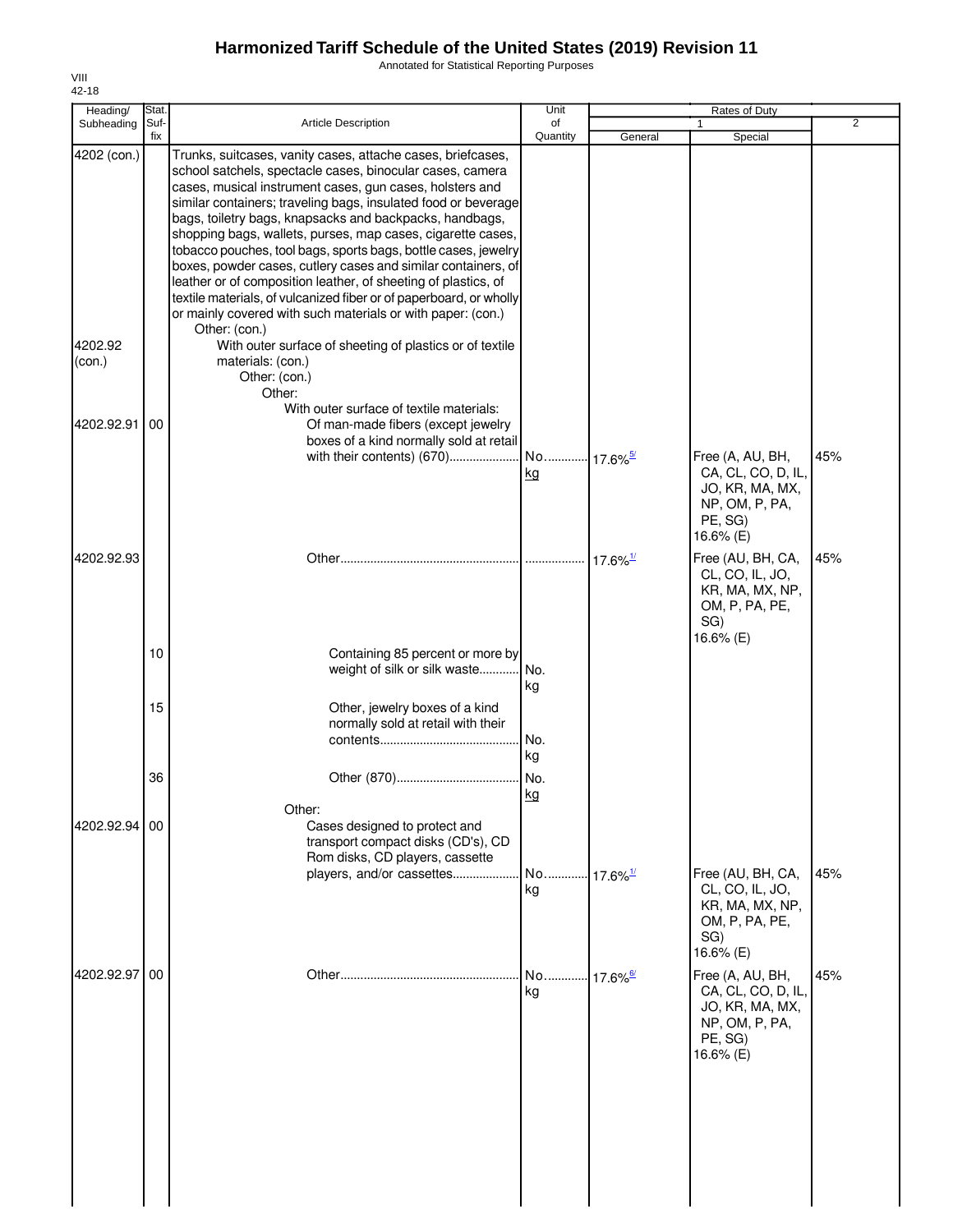Annotated for Statistical Reporting Purposes

| Heading/               | Stat.       |                                                                                                                                                                                                                                                                                                                                                                                                                                                                                                                                                                                                                                                                                                                                                       | Unit                        |                       | Rates of Duty                                                                                          |                |
|------------------------|-------------|-------------------------------------------------------------------------------------------------------------------------------------------------------------------------------------------------------------------------------------------------------------------------------------------------------------------------------------------------------------------------------------------------------------------------------------------------------------------------------------------------------------------------------------------------------------------------------------------------------------------------------------------------------------------------------------------------------------------------------------------------------|-----------------------------|-----------------------|--------------------------------------------------------------------------------------------------------|----------------|
| Subheading             | Suf-<br>fix | <b>Article Description</b>                                                                                                                                                                                                                                                                                                                                                                                                                                                                                                                                                                                                                                                                                                                            | of<br>Quantity              | General               | 1<br>Special                                                                                           | $\overline{2}$ |
| 4202 (con.)<br>4202.99 |             | Trunks, suitcases, vanity cases, attache cases, briefcases,<br>school satchels, spectacle cases, binocular cases, camera<br>cases, musical instrument cases, gun cases, holsters and<br>similar containers; traveling bags, insulated food or beverage<br>bags, toiletry bags, knapsacks and backpacks, handbags,<br>shopping bags, wallets, purses, map cases, cigarette cases,<br>tobacco pouches, tool bags, sports bags, bottle cases, jewelry<br>boxes, powder cases, cutlery cases and similar containers, of<br>leather or of composition leather, of sheeting of plastics, of<br>textile materials, of vulcanized fiber or of paperboard, or wholly<br>or mainly covered with such materials or with paper: (con.)<br>Other: (con.)<br>Other: |                             |                       |                                                                                                        |                |
|                        |             | Of materials (other than leather, composition<br>leather, sheeting of plastics, textile materials,<br>vulcanized fiber or paperboard) wholly or mainly<br>covered with paper:                                                                                                                                                                                                                                                                                                                                                                                                                                                                                                                                                                         |                             |                       |                                                                                                        |                |
| 4202.99.10 00          |             |                                                                                                                                                                                                                                                                                                                                                                                                                                                                                                                                                                                                                                                                                                                                                       | No 3.4% <sup>1/</sup><br>kg |                       | Free (A*, AU, BH,<br>CA, CL, CO, D, E,<br>IL, JO, KR, MA,<br>MX, OM, P, PA,<br>PE, SG)                 | 80%            |
| 4202.99.20 00          |             | Of wood:                                                                                                                                                                                                                                                                                                                                                                                                                                                                                                                                                                                                                                                                                                                                              | No<br>kg                    | $4.3\%$ <sup>1/</sup> | Free (A, AU, BH,<br>CA, CL, CO, D, E,<br>IL, JO, KR, MA,<br>MX, OM, P, PA,<br>PE, SG)                  | 33 1/3%        |
| 4202.99.30 00          |             | Lined with textile fabrics                                                                                                                                                                                                                                                                                                                                                                                                                                                                                                                                                                                                                                                                                                                            | No Free <sup>1/</sup><br>kg |                       |                                                                                                        | 11¢/kg +20%    |
| 4202.99.50 00          |             |                                                                                                                                                                                                                                                                                                                                                                                                                                                                                                                                                                                                                                                                                                                                                       | No 7.8% <sup>1/</sup><br>kg |                       | Free (AU, BH, CA,<br>CL, CO, D, E, IL,<br>JO, KR, MA, MX,<br>OM, P, PA, PE,<br>SG)                     | 110%           |
| 4202.99.90 00          |             |                                                                                                                                                                                                                                                                                                                                                                                                                                                                                                                                                                                                                                                                                                                                                       | No 20% <sup>7/1</sup><br>kg |                       | Free (A, AU, BH,<br>CA, CL, CO, D, IL,<br>JO, KR, MA, MX,<br>NP, OM, P, PA,<br>PE, R, SG)<br>17.5% (E) | 45%            |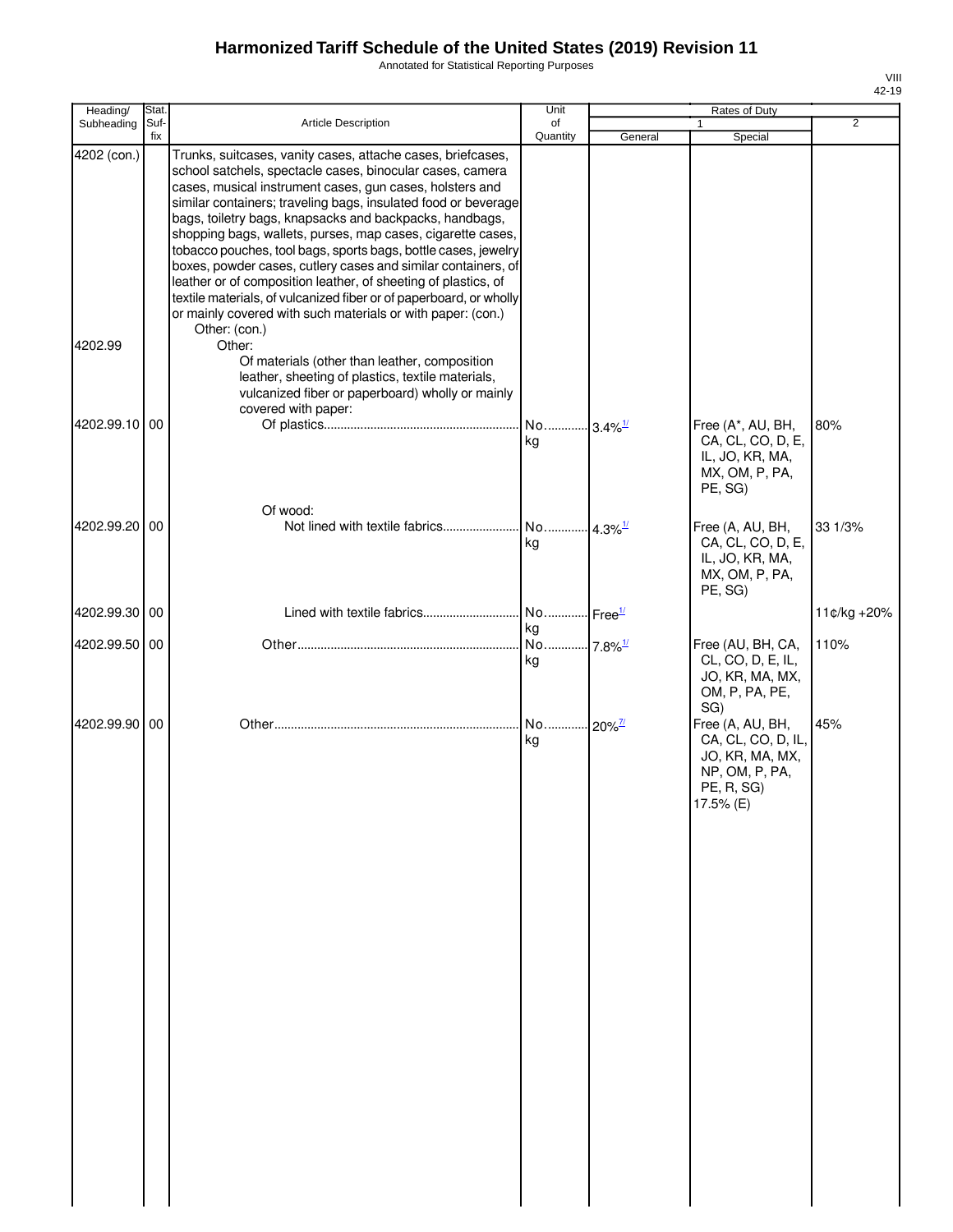Annotated for Statistical Reporting Purposes

| Heading/      | Stat.       |                                                                                                                                              | Unit                   |                        | Rates of Duty                                                                                 |                |
|---------------|-------------|----------------------------------------------------------------------------------------------------------------------------------------------|------------------------|------------------------|-----------------------------------------------------------------------------------------------|----------------|
| Subheading    | Suf-<br>fix | Article Description                                                                                                                          | of<br>Quantity         |                        |                                                                                               | $\overline{2}$ |
| 4203          |             | Articles of apparel and clothing accessories, of leather or of<br>composition leather:                                                       |                        | General                | Special                                                                                       |                |
| 4203.10       |             | Articles of apparel:                                                                                                                         |                        |                        |                                                                                               |                |
| 4203.10.20 00 |             |                                                                                                                                              |                        |                        | Free (A*, AU, BH,<br>CA, CL, CO, D, E,<br>IL, JO, KR, MA,<br>MX, OM, P, PA,<br>PE, SG)        | 35%            |
| 4203.10.40    |             |                                                                                                                                              |                        | $6\%$ <sup>8/</sup>    | Free (AU, BH, CA,<br>CL, CO, D, IL, JO,<br>KR, MA, MX, OM,<br>P, PA, PE, R, SG)<br>4.8% $(E)$ | 35%            |
|               | 10          | Coats and jackets:                                                                                                                           |                        |                        |                                                                                               |                |
|               |             | Other:                                                                                                                                       |                        |                        |                                                                                               |                |
|               | 30          |                                                                                                                                              |                        |                        |                                                                                               |                |
|               | 60          | Women's, girls' and infants' No.<br>Other:                                                                                                   |                        |                        |                                                                                               |                |
|               | 85          |                                                                                                                                              |                        |                        |                                                                                               |                |
|               | 95          | Women's, girls' and infants'                                                                                                                 | No.                    |                        |                                                                                               |                |
| 4203.21       |             | Gloves, mittens and mitts:<br>Specially designed for use in sports:<br>Baseball and softball gloves and mitts (including<br>batting gloves): |                        |                        |                                                                                               |                |
| 4203.21.20 00 |             |                                                                                                                                              |                        | $3\%$ <sup>9/</sup>    | Free (A, AU, BH,<br>CA, CL, CO, D, E,<br>IL, JO, KR, MA,<br>MX, OM, P, PA,<br>PE, SG)         | 30%            |
| 4203.21.40 00 |             |                                                                                                                                              | No Free <sup>1/</sup>  |                        |                                                                                               | 30%            |
|               |             | Ski or snowmobile gloves, mittens and mitts:                                                                                                 |                        |                        |                                                                                               |                |
| 4203.21.55 00 |             | Cross-country ski gloves, mittens and mitts                                                                                                  | prs 3.5% <sup>1/</sup> |                        | Free (A, AU, BH,<br>CA, CL, CO, D, E,<br>IL, JO, KR, MA,<br>MX, OM, P, PA,<br>PE, SG)         | 45%            |
| 4203.21.60 00 |             |                                                                                                                                              |                        |                        | Free (A, AU, BH,<br>CA, CL, CO, D, E,<br>IL, JO, KR, MA,<br>MX, OM, P, PA,                    | 45%            |
| 4203.21.70 00 |             |                                                                                                                                              |                        | $I$ Free $1/$          | PE, SG)                                                                                       | 30%            |
|               |             |                                                                                                                                              |                        |                        |                                                                                               |                |
| 4203.21.80    |             |                                                                                                                                              |                        | $4.9\%$ <sup>10/</sup> | Free (A*, AU, BH,<br>CA, CL, CO, D, E,<br>IL, JO, KR, MA,<br>MX, OM, P, PA,<br>PE, SG)        | 30%            |
|               | 30          |                                                                                                                                              |                        |                        |                                                                                               |                |
|               | 60          |                                                                                                                                              | No.                    |                        |                                                                                               |                |
|               |             |                                                                                                                                              |                        |                        |                                                                                               |                |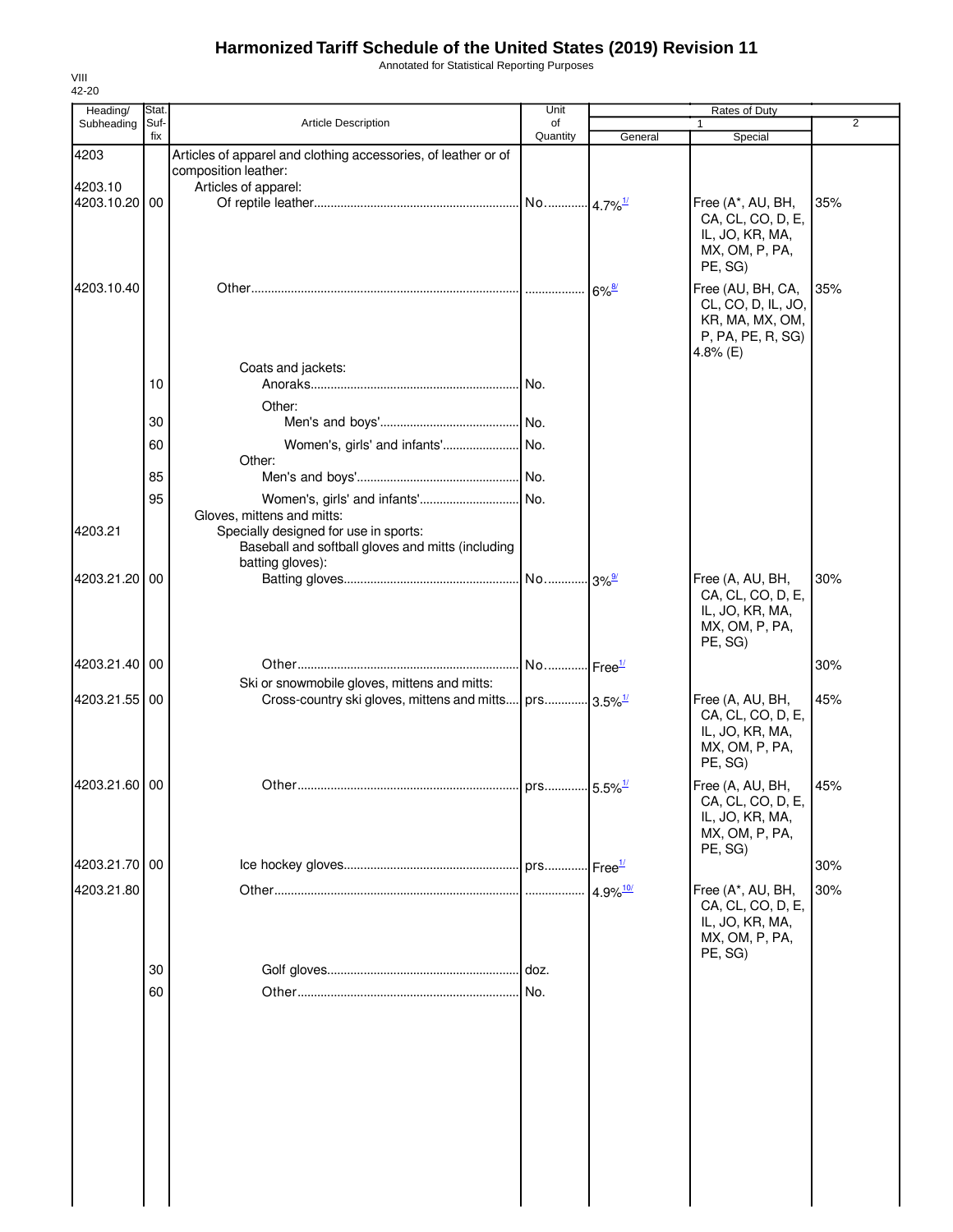Annotated for Statistical Reporting Purposes

| Article Description                                                                                                                | of<br>Quantity               | General                                                                                    | 1                                                                                                                                                         | $\overline{2}$                                      |
|------------------------------------------------------------------------------------------------------------------------------------|------------------------------|--------------------------------------------------------------------------------------------|-----------------------------------------------------------------------------------------------------------------------------------------------------------|-----------------------------------------------------|
|                                                                                                                                    |                              |                                                                                            | Special                                                                                                                                                   |                                                     |
| Articles of apparel and clothing accessories, of leather or of<br>composition leather: (con.)<br>Gloves, mittens and mitts: (con.) |                              |                                                                                            |                                                                                                                                                           |                                                     |
| Gloves of horsehide or cowhide (except calfskin)<br>leather:                                                                       |                              |                                                                                            |                                                                                                                                                           |                                                     |
| With fourchettes or sidewalls which, at a<br>between each of the four fingers                                                      |                              |                                                                                            | Free (AU, BH, CA,                                                                                                                                         | 25%                                                 |
|                                                                                                                                    |                              |                                                                                            | CL, CO, D, E, IL,<br>JO, MA, MX, OM,<br>P, PA, PE, SG)<br>2.5% (KR)                                                                                       |                                                     |
| Other:                                                                                                                             |                              |                                                                                            | CL, CO, D, IL, JO,<br>MA, MX, OM, P,<br>PA, PE, R, SG)<br>11.5% (E)                                                                                       | 25%                                                 |
| With fourchettes or sidewalls which, at a                                                                                          |                              |                                                                                            |                                                                                                                                                           |                                                     |
|                                                                                                                                    |                              |                                                                                            |                                                                                                                                                           | 25%                                                 |
|                                                                                                                                    |                              |                                                                                            | CL, CO, D, E, IL,<br>JO, MA, MX, OM,<br>P, PA, PE, SG)<br>2.8% (KR)                                                                                       |                                                     |
|                                                                                                                                    |                              |                                                                                            | Free (AU, BH, CA,<br>CL, CO, D, IL, JO,<br>MA, MX, OM, P,<br>PA, PE, R, SG)<br>2.8% (KR)<br>11.5% (E)                                                     | 25%                                                 |
|                                                                                                                                    | Other:<br>Wholly of leather: | minimum, extend from fingertip to fingertip<br>minimum, extend from fingertip to fingertip | doz. prs 12.6% <sup>1/</sup><br>doz. prs 14% <sup>1/</sup><br>between each of the four fingers doz. prs 14% <sup>11/</sup><br>doz. prs 14% <sup>12/</sup> | Free (AU, BH, CA,<br>2.8% (KR)<br>Free (AU, BH, CA, |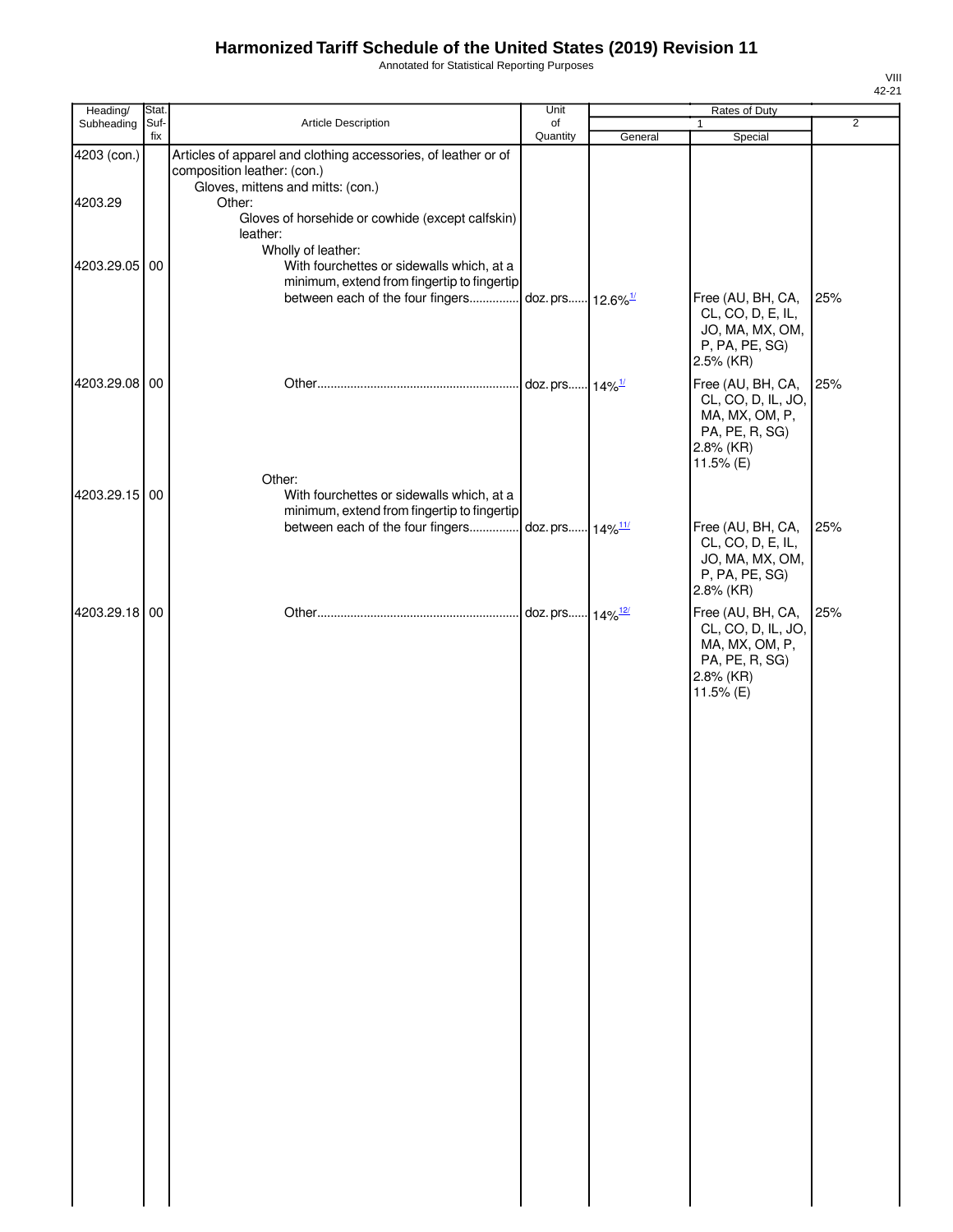Annotated for Statistical Reporting Purposes

| Heading/                 | Stat.       |                                                                                                                                                     | Unit                 |                       | Rates of Duty                                                                                   |                |
|--------------------------|-------------|-----------------------------------------------------------------------------------------------------------------------------------------------------|----------------------|-----------------------|-------------------------------------------------------------------------------------------------|----------------|
| Subheading               | Suf-<br>fix | Article Description                                                                                                                                 | of<br>Quantity       | General               | 1<br>Special                                                                                    | $\overline{2}$ |
| 4203 (con.)<br>4203.29   |             | Articles of apparel and clothing accessories, of leather or of<br>composition leather: (con.)<br>Gloves, mittens and mitts: (con.)<br>Other: (con.) |                      |                       |                                                                                                 |                |
| (con.)<br>4203.29.20 00  |             | Other:                                                                                                                                              |                      |                       | Free (AU, BH, CA,                                                                               | 25%            |
|                          |             | Other:                                                                                                                                              |                      |                       | CL, CO, D, E, IL,<br>JO, MA, MX, OM,<br>P, PA, PE, SG)<br>2.5% (KR)                             |                |
| 4203.29.30               |             |                                                                                                                                                     |                      | $14\%$ <sup>13/</sup> | Free (AU, BH, CA,<br>CL, CO, D, E, IL,<br>JO, MA, MX, OM,<br>P, PA, PE, SG)<br>2.8% (KR)        | 25%            |
|                          | 10          |                                                                                                                                                     |                      |                       |                                                                                                 |                |
|                          | 20          |                                                                                                                                                     |                      |                       |                                                                                                 |                |
| 4203.29.40 00            |             | For other persons:                                                                                                                                  |                      |                       | Free (AU, BH, CA,                                                                               | 25%            |
|                          |             |                                                                                                                                                     |                      |                       | CL, CO, D, E, IL,<br>JO, MA, MX, OM,<br>P, PA, PE, SG)<br>2.5% (KR)                             |                |
| 4203.29.50 00            |             |                                                                                                                                                     |                      |                       | Free (AU, BH, CA,<br>CL, CO, D, E, IL,<br>JO, MA, MX, NP,<br>OM, P, PA, PE,<br>SG)<br>2.5% (KR) | 25%            |
| 4203.30.00 00            |             |                                                                                                                                                     |                      |                       | Free (A, AU, BH,<br>CA, CL, CO, D, E,<br>IL, JO, KR, MA,<br>MX, OM, P, PA,<br>PE, SG)           | 35%            |
| 4203.40<br>4203.40.30 00 |             | Other clothing accessories:                                                                                                                         |                      |                       | Free (A, AU, BH,<br>CA, CL, CO, D, E,<br>IL, JO, KR, MA,<br>MX, OM, P, PA,<br>PE, SG)           | 35%            |
| 4203.40.60 00            |             |                                                                                                                                                     | X Free <sup>1/</sup> |                       |                                                                                                 | 35%            |
|                          |             |                                                                                                                                                     |                      |                       |                                                                                                 |                |
|                          |             |                                                                                                                                                     |                      |                       |                                                                                                 |                |
|                          |             |                                                                                                                                                     |                      |                       |                                                                                                 |                |
|                          |             |                                                                                                                                                     |                      |                       |                                                                                                 |                |
|                          |             |                                                                                                                                                     |                      |                       |                                                                                                 |                |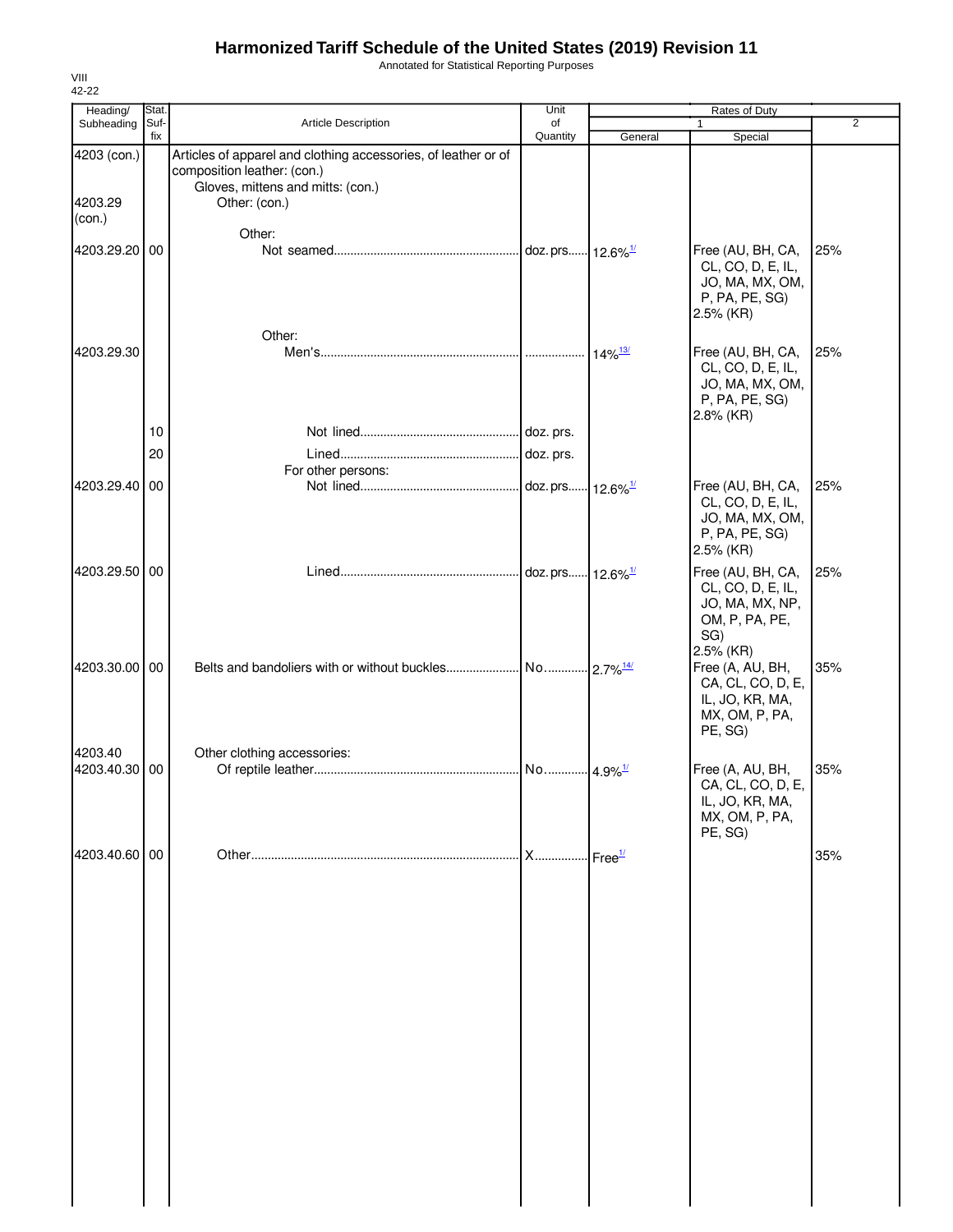Annotated for Statistical Reporting Purposes

| Heading/                 | Stat.       |                                                                                                                                                                                                                                                           | Unit           | Rates of Duty |                                                                                              |                |
|--------------------------|-------------|-----------------------------------------------------------------------------------------------------------------------------------------------------------------------------------------------------------------------------------------------------------|----------------|---------------|----------------------------------------------------------------------------------------------|----------------|
| Subheading               | Suf-<br>fix | Article Description                                                                                                                                                                                                                                       | of<br>Quantity | General       | $\mathbf{1}$<br>Special                                                                      | $\overline{2}$ |
| 4205.00<br>4205.00.05 00 |             | Other articles of leather or of composition leather:<br>Of a kind used in machinery or mechanical appliances or<br>for other technical uses:<br>Belting leather cut or wholly or partly manufactured<br>into forms or shapes suitable for conversion into |                |               | Free (A, AU, BH,                                                                             | 12.5%          |
|                          |             |                                                                                                                                                                                                                                                           |                |               | CA, CL, CO, D, E,<br>IL, JO, KR, MA,<br>MX, OM, P, PA,<br>PE, SG)                            |                |
| 4205.00.10 00            |             | Other:                                                                                                                                                                                                                                                    |                |               |                                                                                              | 35%            |
| 4205.00.20 00            |             |                                                                                                                                                                                                                                                           |                |               |                                                                                              | 15%            |
| 4205.00.40 00            |             |                                                                                                                                                                                                                                                           |                |               | Free (A, AU, BH,<br>CA, CL, CO, D, E,<br>IL, JO, KR, MA,<br>MX, OM, P, PA,<br>PE, SG)        | 35%            |
| 4205.00.60 00            |             | Other:                                                                                                                                                                                                                                                    |                |               | Free (A, AU, B, BH, 35%<br>CA, CL, CO, D, E,<br>IL, JO, KR, MA,<br>MX, OM, P, PA,<br>PE, SG) |                |
| 4205.00.80 00            |             |                                                                                                                                                                                                                                                           |                |               |                                                                                              | 35%            |
| 4206.00                  |             | Articles of gut (other than silkworm gut), of goldbeater's skin,<br>of bladders or of tendons:<br>Of catgut:                                                                                                                                              |                |               |                                                                                              |                |
| 4206.00.13 00            |             | If imported for use in the manufacture of sterile surgical                                                                                                                                                                                                |                |               | Free (A, AU, BH,<br>CA, CL, CO, D, E,<br>IL, JO, KR, MA,<br>MX, OM, P, PA,<br>PE, SG)        | 40%            |
| 4206.00.19               | 10          |                                                                                                                                                                                                                                                           |                | 3.9%          | Free (A, AU, BH,<br>CA, CL, CO, D, E,<br>IL, JO, KR, MA,<br>MX, OM, P, PA,<br>PE, SG)        | 40%            |
|                          | 30          |                                                                                                                                                                                                                                                           |                |               |                                                                                              |                |
| 4206.00.90 00            |             |                                                                                                                                                                                                                                                           |                | Free          |                                                                                              | 40%            |
|                          |             |                                                                                                                                                                                                                                                           |                |               |                                                                                              |                |
|                          |             |                                                                                                                                                                                                                                                           |                |               |                                                                                              |                |
|                          |             |                                                                                                                                                                                                                                                           |                |               |                                                                                              |                |
|                          |             |                                                                                                                                                                                                                                                           |                |               |                                                                                              |                |
|                          |             |                                                                                                                                                                                                                                                           |                |               |                                                                                              |                |
|                          |             |                                                                                                                                                                                                                                                           |                |               |                                                                                              |                |